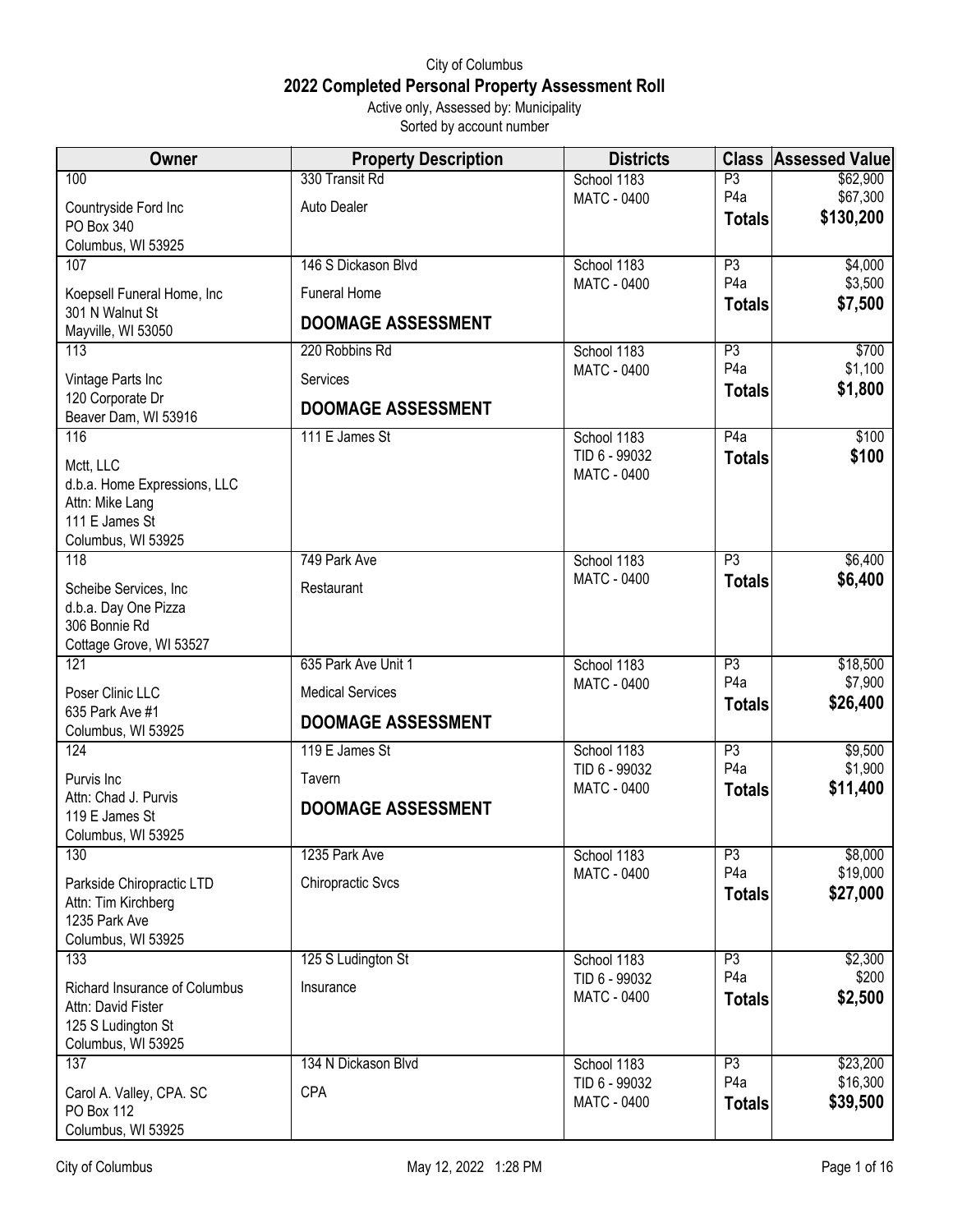| Owner                                         | <b>Property Description</b> | <b>Districts</b>             | <b>Class</b>                      | <b>Assessed Value</b> |
|-----------------------------------------------|-----------------------------|------------------------------|-----------------------------------|-----------------------|
| 139                                           | 156 W James St              | School 1183                  | P3                                | \$400                 |
| Maylone Agency Inc                            | Insurance                   | TID 6 - 99032<br>MATC - 0400 | P <sub>4</sub> a                  | \$200<br>\$600        |
| d.b.a. State Farm Agent                       |                             |                              | <b>Totals</b>                     |                       |
| 156 W James St                                |                             |                              |                                   |                       |
| Columbus, WI 53925<br>141                     | (scattered)                 | School 1183                  | $\overline{P3}$                   | \$22,400              |
|                                               |                             | MATC - 0400                  | <b>Totals</b>                     | \$22,400              |
| Grayhawk Leasing, LLC<br>1412 Main St         | Leasing                     |                              |                                   |                       |
| Ste 1500                                      |                             |                              |                                   |                       |
| Dallas, TX 75202                              |                             |                              |                                   |                       |
| 144                                           | 100 S Ludington St          | School 1183                  | P3                                | \$9,600               |
| Forward Pharmacy of Columbus, LLC             | Pharmacy                    | TID 6 - 99032<br>MATC - 0400 | P <sub>4</sub> a<br><b>Totals</b> | \$5,400<br>\$15,000   |
| 100 S Ludington St<br>Columbus, WI 53925-1516 | <b>DOOMAGE ASSESSMENT</b>   |                              |                                   |                       |
| 145                                           | 114 E James St              | School 1183                  | P3                                | \$300                 |
| Clip Joint                                    | Salon                       | TID 6 - 99032                | <b>Totals</b>                     | \$300                 |
| Attn: Cheryl Hegge                            |                             | MATC - 0400                  |                                   |                       |
| 114 E James St                                |                             |                              |                                   |                       |
| Columbus, WI 53925<br>146                     | 641 N Ludington St          | School 1183                  | P3                                | \$1,900               |
| Mullin's Drive-In, LLC                        | Restaurant                  | MATC - 0400                  | P <sub>4</sub> a                  | \$100                 |
| PO Box 84                                     |                             |                              | <b>Totals</b>                     | \$2,000               |
| Columbus, WI 53925                            |                             |                              |                                   |                       |
| 148                                           | 1132 Park Ave               | School 1183                  | P3<br>P <sub>4</sub> a            | \$1,700               |
| Strohschein & Green                           | <b>Legal Services</b>       | MATC - 0400                  | <b>Totals</b>                     | \$100<br>\$1,800      |
| Attn: Alan J Strohschein & Karl Green         |                             |                              |                                   |                       |
| 1132 Park Ave<br>Columbus, WI 53925-0440      |                             |                              |                                   |                       |
| 153                                           | 633 W James St              | School 1183                  | P3                                | \$200                 |
| <b>Columbus Associates LLC</b>                | Services                    | MATC - 0400                  | P <sub>4</sub> a                  | \$100                 |
| Attn: Brent VanGysel & Karl Green             |                             |                              | <b>Totals</b>                     | \$300                 |
| PO Box 139                                    | <b>DOOMAGE ASSESSMENT</b>   |                              |                                   |                       |
| Fall River, WI 53932                          |                             |                              |                                   |                       |
| 157                                           | 207 S Ludington St          | School 1183<br>TID 6 - 99032 | P3<br><b>Totals</b>               | \$1,000<br>\$1,000    |
| Tri County Real Estate                        | <b>Real Estate</b>          | MATC - 0400                  |                                   |                       |
| Attn: Betty Long<br>207 S Ludington St        | <b>DOOMAGE ASSESSMENT</b>   |                              |                                   |                       |
| Columbus, WI 53925                            |                             |                              |                                   |                       |
| 163                                           | 107 N Ludington St          | School 1183                  | P3                                | \$1,100               |
| Yong Cheng Liu                                | Restaurant                  | TID 6 - 99032                | <b>Totals</b>                     | \$1,100               |
| d.b.a. China King                             |                             | MATC - 0400                  |                                   |                       |
| 107 N Ludington St                            |                             |                              |                                   |                       |
| Columbus, WI 53925<br>164                     | 229 N Ludington St          | School 1183                  | P3                                | \$300                 |
|                                               |                             | MATC - 0400                  | <b>Totals</b>                     | \$300                 |
| <b>Walcott Studio</b><br>Attn: John Walcott   | Photography                 |                              |                                   |                       |
| 229 N Ludington St                            |                             |                              |                                   |                       |
| Columbus, WI 53925                            |                             |                              |                                   |                       |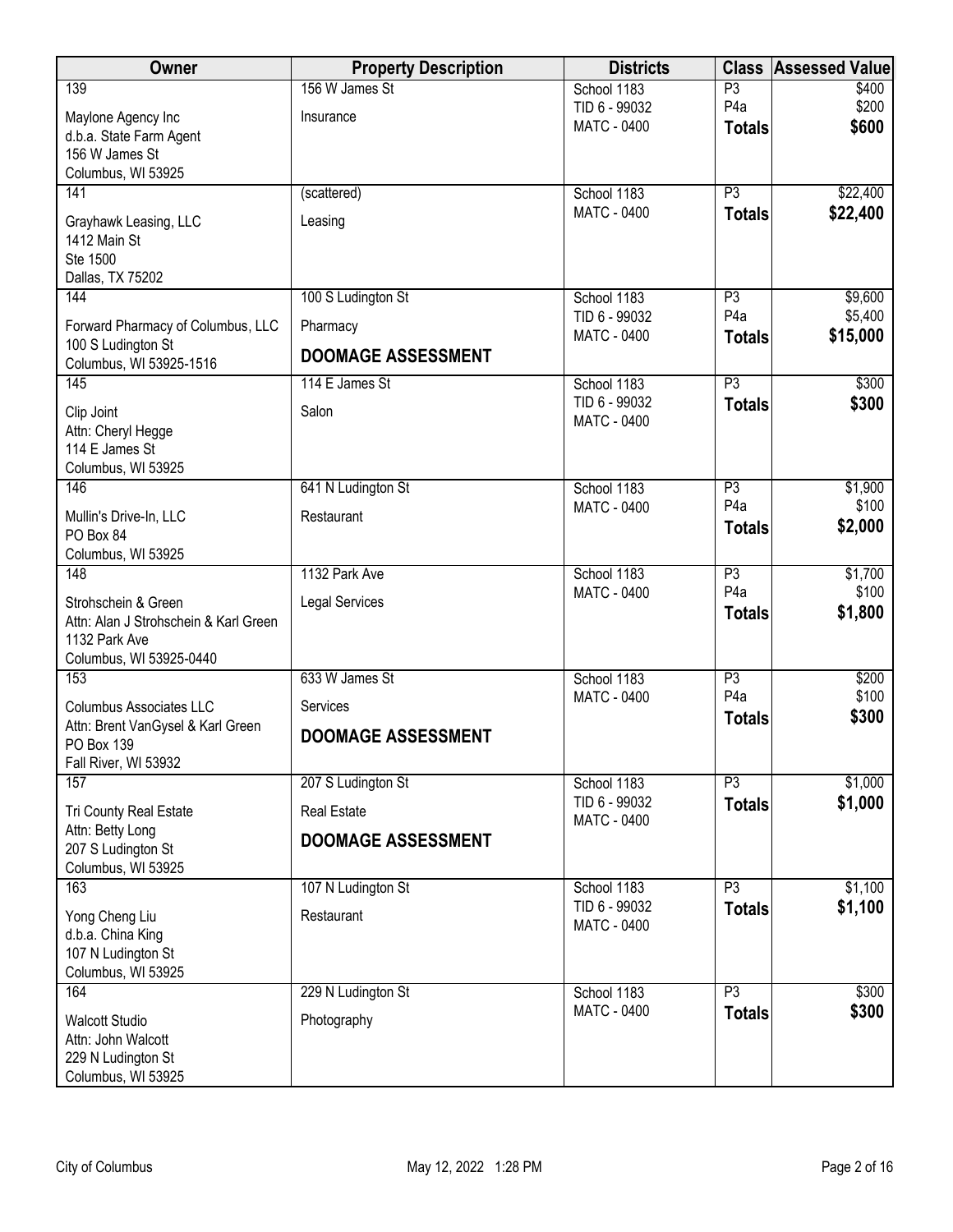| Owner                                         | <b>Property Description</b> | <b>Districts</b>                    | <b>Class</b>                      | <b>Assessed Value</b> |
|-----------------------------------------------|-----------------------------|-------------------------------------|-----------------------------------|-----------------------|
| $\overline{17}$                               | 153 Udey St                 | School 1183                         | $\overline{P3}$                   | \$6,400               |
| Hermanson Concrete LLC                        | Concrete                    | <b>MATC - 0400</b>                  | P <sub>4</sub> a<br><b>Totals</b> | \$2,100<br>\$8,500    |
| <b>PO Box 203</b><br>Columbus, WI 53925       | <b>DOOMAGE ASSESSMENT</b>   |                                     |                                   |                       |
| $\overline{19}$                               | 1505 Park Ave               | School 1183                         | P3                                | \$25,400              |
| Beck & Becker, DDS                            | Dentistry                   | <b>MATC - 0400</b>                  | P <sub>4</sub> a                  | \$200                 |
| Attn: James M Beck, D.D.S.                    |                             |                                     | <b>Totals</b>                     | \$25,600              |
| PO Box 163                                    |                             |                                     |                                   |                       |
| Columbus, WI 53925-0163<br>$\overline{2}$     | 110 Stuart St               | School 1183                         | P3                                | \$200                 |
|                                               |                             | <b>MATC - 0400</b>                  | <b>Totals</b>                     | \$200                 |
| Gordon Flesch Co Inc<br>2675 Research Park Dr | Leasing                     |                                     |                                   |                       |
| Madison, WI 53711                             |                             |                                     |                                   |                       |
| 2004056                                       | 224 Dix St                  | School 1183                         | P3                                | \$3,100               |
| <b>Columbus Family Restaurant LLC</b>         | Restaurant                  | <b>MATC - 0400</b>                  | P <sub>4</sub> a                  | \$1,600               |
| Attn: Fernando Diaz                           |                             |                                     | <b>Totals</b>                     | \$4,700               |
| 224 Dix St<br>Columbus, WI 53925              |                             |                                     |                                   |                       |
| 2004404                                       | 156 W James St              | School 1183                         | $\overline{P3}$                   | \$300                 |
| State Farm Mutual Automobile Insurance        | Insurance                   | TID 6 - 99032                       | <b>Totals</b>                     | \$300                 |
| Co                                            |                             | <b>MATC - 0400</b>                  |                                   |                       |
| Attn: Tax & Compliance-Property Tax           |                             |                                     |                                   |                       |
| PO Box 2155<br>Bloomington, IL 61702          |                             |                                     |                                   |                       |
| 2004422                                       | 101 S Ludington St          | School 1183                         | $\overline{P3}$                   | \$400                 |
| American Family Mutual Insurance Co.          | Insurance                   | TID 6 - 99032                       | <b>Totals</b>                     | \$400                 |
| S.I.                                          |                             | <b>MATC - 0400</b>                  |                                   |                       |
| PO Box 4747                                   |                             |                                     |                                   |                       |
| Oak Brook, IL 60522-4747<br>2004424           | (scattered)                 | School 1183                         | $\overline{P3}$                   | \$1,600               |
|                                               |                             | <b>MATC - 0400</b>                  | <b>Totals</b>                     | \$1,600               |
| Smucker FoodService Inc<br>PO Box 3576        | Coffee Distributor          |                                     |                                   |                       |
| Chicago, IL 60654                             |                             |                                     |                                   |                       |
| 2005-0001                                     | 101 S Ludington St          | School 1183                         | P3                                | \$600                 |
| Cotter Insurance Agency                       | Insurance                   | TID 6 - 99032<br><b>MATC - 0400</b> | P <sub>4</sub> a<br><b>Totals</b> | \$200<br>\$800        |
| Attn: Eric Cotter                             |                             |                                     |                                   |                       |
| 101 Ludington St S<br>Columbus, WI 53925      |                             |                                     |                                   |                       |
| 2005-0002                                     | 2200 W James St             | School 1183                         | P3                                | \$29,500              |
| Liberty Square Gas Station, Inc               | C-Store/Car Wash/Truck Stop | TID 4 - 99024                       | P <sub>4</sub> a                  | \$8,200               |
| d.b.a. Refuel Pantry - Columbus West          | <b>DOOMAGE ASSESSMENT</b>   | <b>MATC - 0400</b>                  | <b>Totals</b>                     | \$37,700              |
| Attn: Lakhbir Singh<br>2200 W James St        |                             |                                     |                                   |                       |
| Columbus, WI 53925-1121                       |                             |                                     |                                   |                       |
| 2005-0131                                     | (scattered)                 | School 1183                         | P4a                               | \$11,200              |
| JPM Americas/Billboards, Inc                  | <b>Outdoor Advertising</b>  | <b>MATC - 0400</b>                  | <b>Totals</b>                     | \$11,200              |
| 1711 Scheuring Rd                             |                             |                                     |                                   |                       |
| De Pere, WI 54115                             |                             |                                     |                                   |                       |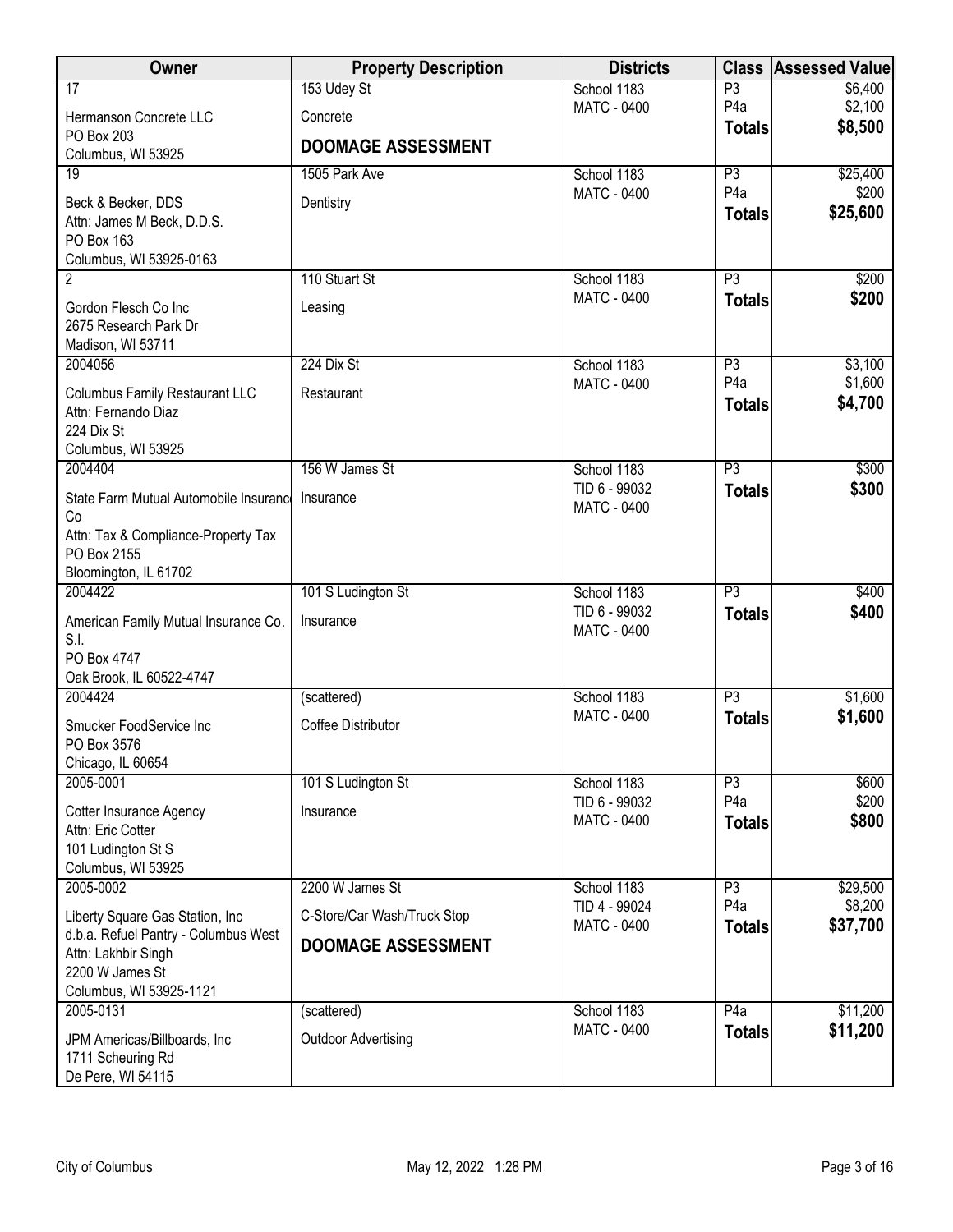| Owner                                                                                                                            | <b>Property Description</b> | <b>Districts</b>   |                                   | <b>Class Assessed Value</b> |
|----------------------------------------------------------------------------------------------------------------------------------|-----------------------------|--------------------|-----------------------------------|-----------------------------|
| 2005-0135                                                                                                                        | (scattered)                 | School 1183        | P4a                               | \$16,300                    |
| <b>Adams Outdoor Advertising</b><br>102 E Badger Rd<br>Madison, WI 53713                                                         | <b>Outdoor Advertising</b>  | <b>MATC - 0400</b> | <b>Totals</b>                     | \$16,300                    |
| 2005-0136                                                                                                                        | 805 W James St              | School 1183        | $\overline{P3}$                   | \$400                       |
| <b>Starritt-Meister Realty LLC</b><br>Attn: Jon Meister<br>805 W James St<br>Columbus, WI 53925                                  | <b>Real Estate</b>          | <b>MATC - 0400</b> | <b>Totals</b>                     | \$400                       |
| 2005-0137                                                                                                                        | 1513 Park Ave               | School 1183        | P3                                | \$50,500                    |
| Dean Clinic Corporate Office<br>d.b.a. Dean Medical Center<br>PO Box 259443<br>Madison, WI 53725-9443                            | <b>Medical Services</b>     | <b>MATC - 0400</b> | P <sub>4</sub> a<br><b>Totals</b> | \$709,900<br>\$760,400      |
| 2005-0184                                                                                                                        | (scattered)                 | School 1183        | P4a                               | \$11,200                    |
| Waste Management of Wisconsin, Inc<br>Attn: Marvin F Poer & Co<br>PO Box 802206<br>Dallas, TX 75380-2206                         | Waste Disposal              | <b>MATC - 0400</b> | <b>Totals</b>                     | \$11,200                    |
| 2005-0209                                                                                                                        | 1540 W James St Unit 200    | School 1183        | P4a                               | \$800                       |
| The Coca-Cola Company<br>Attn: Property Tax Dept NAT- 8<br>PO Box 1734<br>Atlanta, GA 30301                                      | Leasing                     | <b>MATC - 0400</b> | <b>Totals</b>                     | \$800                       |
| 2006-0002                                                                                                                        | 1137 Park Ave               | School 1183        | P3                                | \$1,000                     |
| Sherwood Automotive, LLC<br>1137 Park Ave<br>Columbus, WI 53925                                                                  | Auto Repair                 | <b>MATC - 0400</b> | P <sub>4</sub> a<br><b>Totals</b> | \$0<br>\$1,000              |
| 2006-0012                                                                                                                        | 210 Dix St                  | School 1183        | P3                                | \$136,800                   |
| Roundy's Wisconsin<br>d.b.a. Pick N Save<br>1014 Vine St-Property Tax 7th<br>Cincinnati, OH 45202                                | Grocery                     | <b>MATC - 0400</b> | P <sub>4</sub> a<br><b>Totals</b> | \$31,000<br>\$167,800       |
| 2006-0023                                                                                                                        | 1501 Park Ave               | School 1183        | P3                                | \$2,100                     |
| Columbus Family Dental Inc<br>PO Box 500<br>Columbus, WI 53925-0500                                                              | Dentistry                   | <b>MATC - 0400</b> | P <sub>4</sub> a<br><b>Totals</b> | \$400<br>\$2,500            |
| 2007-0003                                                                                                                        | 951 W James St              | School 1183        | P3                                | \$18,600                    |
| Dolgencorp LLC<br>d.b.a. Dollar General #10422<br>Attn: Corporate Tax Consulting<br>PO Box 503410<br>Indianapolis, IN 46256-3410 | Retail                      | <b>MATC - 0400</b> | P <sub>4</sub> a<br><b>Totals</b> | \$2,200<br>\$20,800         |
| 2007-0006                                                                                                                        | 1343 Park Ave               | School 1183        | P3                                | \$4,900                     |
| <b>Community Services Assoc SC</b><br>d.b.a. Pauquette Center<br>PO Box 301<br>Portage, WI 53901-0301                            | <b>Psychological Svcs</b>   | <b>MATC - 0400</b> | <b>Totals</b>                     | \$4,900                     |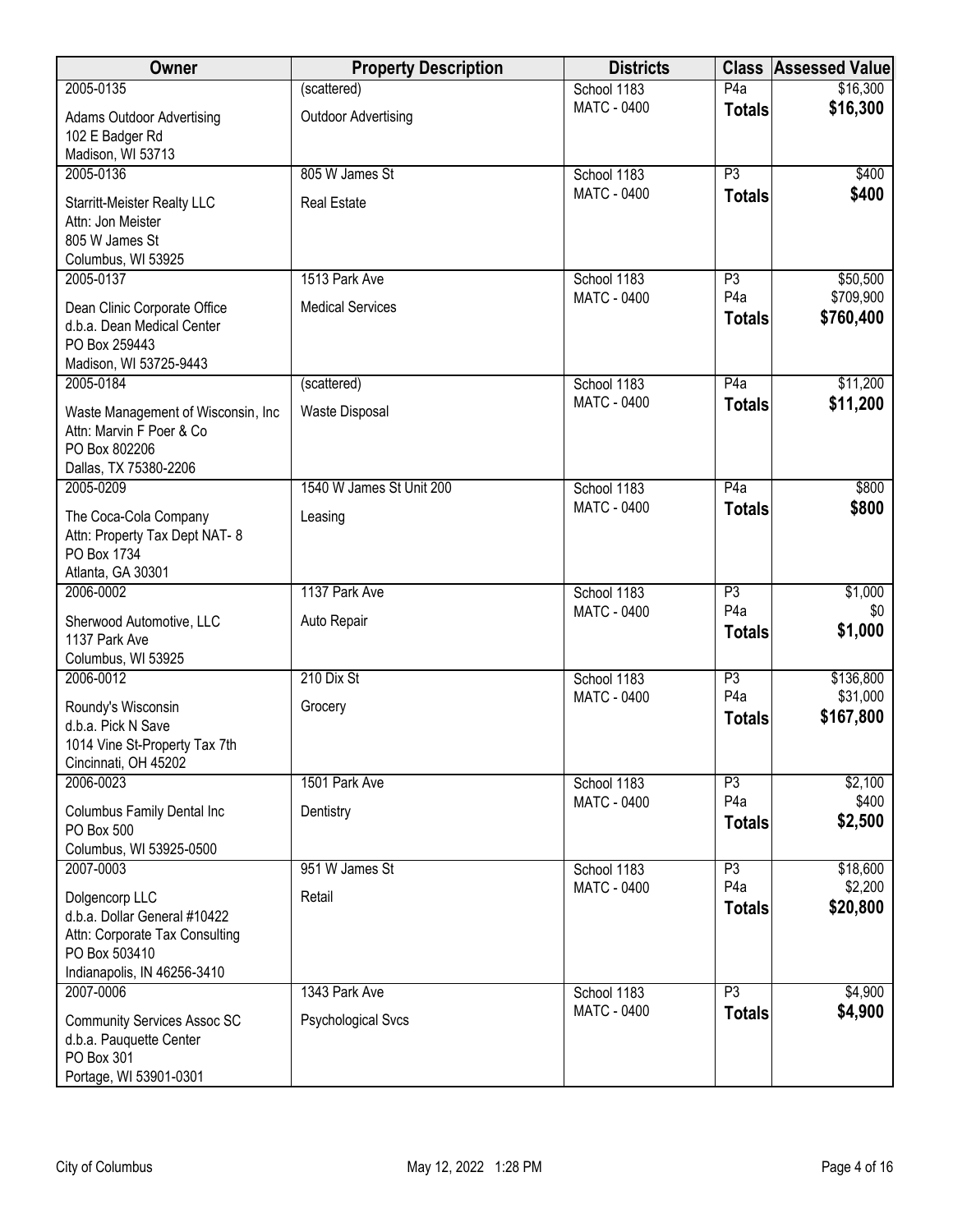| Owner                                             | <b>Property Description</b> | <b>Districts</b>                  | <b>Class</b>           | <b>Assessed Value</b> |
|---------------------------------------------------|-----------------------------|-----------------------------------|------------------------|-----------------------|
| 2007-0007                                         | 1500 W James St             | School 1183                       | P3                     | \$133,300             |
| Walgreen Co. 10396-S-PPT                          | Retail                      | <b>MATC - 0400</b>                | P <sub>4</sub> a       | \$400                 |
| 300 Wilmot Rd MS # 3301                           |                             |                                   | <b>Totals</b>          | \$133,700             |
| Deerfield, IL 60015                               |                             |                                   |                        |                       |
| 2008-0005                                         | 1200 Maple Ave              | School 1183<br><b>MATC - 0400</b> | P3<br>P <sub>4</sub> a | \$4,900<br>\$800      |
| Farmers Implement LLC                             | Retail                      |                                   | <b>Totals</b>          | \$5,700               |
| Attn: Timothy Kreilkamp                           |                             |                                   |                        |                       |
| 1200 Maple Ave<br>Columbus, WI 53925              |                             |                                   |                        |                       |
| 2008-0019                                         | (scattered)                 | School 1183                       | $\overline{P3}$        | \$6,200               |
|                                                   |                             | <b>MATC - 0400</b>                | <b>Totals</b>          | \$6,200               |
| Pitney Bowes Global Financial Services<br>LLC     | Leasing                     |                                   |                        |                       |
| 600 N Westshore Blvd                              |                             |                                   |                        |                       |
| Ste 810                                           |                             |                                   |                        |                       |
| Tampa, FL 33609                                   |                             |                                   |                        |                       |
| 2008-0026                                         | 355 Transit Rd              | School 1183                       | P3<br>P <sub>4</sub> a | \$3,600<br>\$100      |
| Mid-State Group Inc                               | <b>Equipment Dealership</b> | <b>MATC - 0400</b>                | <b>Totals</b>          | \$3,700               |
| Attn: Christine L Frodel                          |                             |                                   |                        |                       |
| 4323 E US Hwy 14<br>Janesville, WI 53546          |                             |                                   |                        |                       |
| 2009-0001                                         | 1540 W James St Unit 400    | School 1183                       | P3                     | \$200                 |
|                                                   |                             | <b>MATC - 0400</b>                | P <sub>4</sub> a       | \$5,100               |
| MK Cellular Inc<br>Attn: Mark Erdmann             | <b>Cellular Sales</b>       |                                   | <b>Totals</b>          | \$5,300               |
| N62 W30755 Shore Acres Rd                         |                             |                                   |                        |                       |
| Hartland, WI 53029                                |                             |                                   |                        |                       |
| 2009-0006                                         | 1500 W James St             | School 1183                       | P4a                    | \$300                 |
| <b>Redbox Automated Retail LLC</b>                | DVD/Video Rentals           | <b>MATC - 0400</b>                | <b>Totals</b>          | \$300                 |
| <b>WI-Columbus City</b>                           |                             |                                   |                        |                       |
| PO Box 72210                                      |                             |                                   |                        |                       |
| Phoenix, AZ 85050<br>2009-0013                    | 2200 W James St             | School 1183                       | P <sub>3</sub>         | \$59,300              |
|                                                   |                             | TID 4 - 99024                     | P <sub>4</sub> a       | \$9,700               |
| Arby's #8250<br>5324 N 134th Ave                  | Restaurant                  | <b>MATC - 0400</b>                | <b>Totals</b>          | \$69,000              |
| Omaha, NE 68164                                   |                             |                                   |                        |                       |
| 2009-0021                                         | 1540 W James St Unit 600    | School 1183                       | P3                     | \$84,500              |
| DP&K Inc - Dion Conn                              | Restaurant                  | <b>MATC - 0400</b>                | P <sub>4</sub> a       | \$7,200               |
| d.b.a. McDonalds #32352                           |                             |                                   | <b>Totals</b>          | \$91,700              |
| N3250 Cty Rd J                                    |                             |                                   |                        |                       |
| Poynette, WI 53955                                |                             |                                   |                        |                       |
| $2010 - 2$                                        | 1540 W James St Unit 100    | School 1183                       | P3<br>P <sub>4</sub> a | \$2,700<br>\$2,300    |
| C.C. of Madison Inc                               | Salon                       | <b>MATC - 0400</b>                | <b>Totals</b>          | \$5,000               |
| 1001 Fourier Dr #200                              |                             |                                   |                        |                       |
| Madison, WI 53717-1958<br>2012-13                 | 116 N Dickason Blvd         | School 1183                       | P3                     | \$900                 |
|                                                   |                             | TID 6 - 99032                     | P <sub>4</sub> a       | \$700                 |
| Roberts, Amanda                                   | Salon                       | MATC - 0400                       | <b>Totals</b>          | \$1,600               |
| d.b.a. Bombshell Hair Designs<br>N4259 Hickory Dr |                             |                                   |                        |                       |
| Columbus, WI 53925                                |                             |                                   |                        |                       |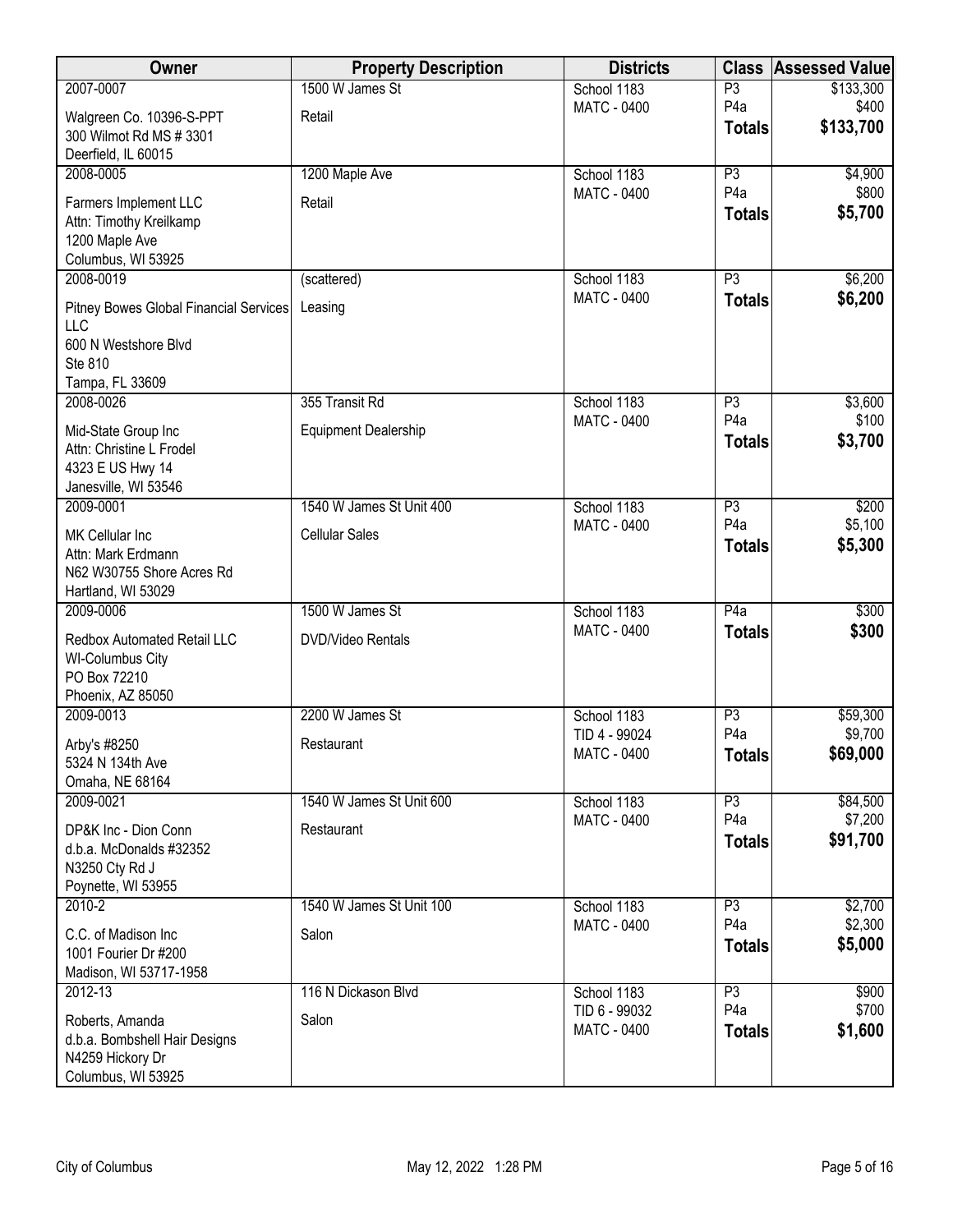| Owner                                                | <b>Property Description</b> | <b>Districts</b>                  | <b>Class</b>                      | <b>Assessed Value</b> |
|------------------------------------------------------|-----------------------------|-----------------------------------|-----------------------------------|-----------------------|
| 2013-13                                              | 799 Maple Ave               | School 1183                       | $\overline{P3}$                   | \$1,200               |
| <b>Braids N Britches</b>                             | Daycare                     | <b>MATC - 0400</b>                | P <sub>4</sub> a<br><b>Totals</b> | \$100<br>\$1,300      |
| 799 Maple Ave                                        | <b>DOOMAGE ASSESSMENT</b>   |                                   |                                   |                       |
| Columbus, WI 53925<br>2013-15                        | 154 N Dickason Blvd         | School 1183                       | P3                                | \$200                 |
| Red Bud Home Services LLC                            | Services                    | TID 6 - 99032                     | P <sub>4</sub> a                  | \$800                 |
| Attn: Stephen Black                                  |                             | MATC - 0400                       | <b>Totals</b>                     | \$1,000               |
| 154 N Dickason Blvd                                  | <b>DOOMAGE ASSESSMENT</b>   |                                   |                                   |                       |
| Columbus, WI 53925                                   |                             |                                   |                                   |                       |
| 2013-17                                              | 1540 W James St Unit 300    | School 1183<br><b>MATC - 0400</b> | P3<br>P <sub>4</sub> a            | \$19,700<br>\$6,100   |
| <b>KBD Subs, LLC</b><br>d.b.a. Jimmy Johns Subs      | <b>Food Service</b>         |                                   | <b>Totals</b>                     | \$25,800              |
| Attn: Dave Korth                                     |                             |                                   |                                   |                       |
| 148 E Tyranena Park Rd                               |                             |                                   |                                   |                       |
| Lake Mills, WI 53551<br>2013-21                      | 409 N Ludington St          | School 1183                       | P3                                | \$300                 |
|                                                      |                             | TID 6 - 99032                     | P <sub>4</sub> a                  | \$300                 |
| Julie's Java House Inc<br>409 N Ludington St         | Coffee House                | <b>MATC - 0400</b>                | <b>Totals</b>                     | \$600                 |
| Columbus, WI 53925                                   | <b>DOOMAGE ASSESSMENT</b>   |                                   |                                   |                       |
| 2013-22                                              | (scattered)                 | School 1183                       | $\overline{P3}$                   | \$1,200               |
| ADT LLC                                              | <b>Security Services</b>    | <b>MATC - 0400</b>                | <b>Totals</b>                     | \$1,200               |
| Attn: Prop Tax Dept                                  |                             |                                   |                                   |                       |
| PO Box 54767<br>Lexington, KY 40555                  |                             |                                   |                                   |                       |
| 2013-23                                              | 110 Stuart St               | School 1183                       | $\overline{P3}$                   | \$66,500              |
| At Home Again Columbus, LLC                          | Assisted Living             | MATC - 0400                       | <b>Totals</b>                     | \$66,500              |
| 110 Stuart St<br>Columbus, WI 53925                  | <b>DOOMAGE ASSESSMENT</b>   |                                   |                                   |                       |
| 2013-36                                              | 110 Commercial Dr Unit 1    | School 1183                       | P3                                | \$1,100               |
| Vesta Technologies Inc                               | <b>Temp Controls</b>        | <b>MATC - 0400</b>                | P <sub>4</sub> a                  | \$200                 |
| Attn: Daniel R Nerad                                 |                             |                                   | <b>Totals</b>                     | \$1,300               |
| 640 25th Ave N                                       |                             |                                   |                                   |                       |
| Wisconsin Rapids, WI 54495<br>2014-10                | 302 Industrial Dr           | School 1183                       | P3                                | \$19,700              |
|                                                      |                             | <b>MATC - 0400</b>                | P <sub>4</sub> a                  | \$200                 |
| Discount Office Items Inc<br>d.b.a. OfficeSupply.Com | Retail                      |                                   | <b>Totals</b>                     | \$19,900              |
| 302 Industrial Dr                                    |                             |                                   |                                   |                       |
| Columbus, WI 53925                                   |                             |                                   |                                   |                       |
| 2014-11                                              | 136 W James St              | School 1183<br>TID 6 - 99032      | P3<br>P <sub>4</sub> a            | \$1,700<br>\$100      |
| Brisky, Genese                                       | Dance Studio                | <b>MATC - 0400</b>                | <b>Totals</b>                     | \$1,800               |
| d.b.a. Partners in Dance<br>PO Box 354               |                             |                                   |                                   |                       |
| Columbus, WI 53925-0354                              |                             |                                   |                                   |                       |
| $2014 - 12$                                          | 105 Dix St                  | School 1183                       | P3                                | \$7,800               |
| Columbus Fitness, LLC                                | <b>Fitness Center</b>       | <b>MATC - 0400</b>                | P <sub>4</sub> a<br><b>Totals</b> | \$2,000<br>\$9,800    |
| Attn: Oldenburg, Deb<br>N4184 Hamann Rd              |                             |                                   |                                   |                       |
| Columbus, WI 53925                                   |                             |                                   |                                   |                       |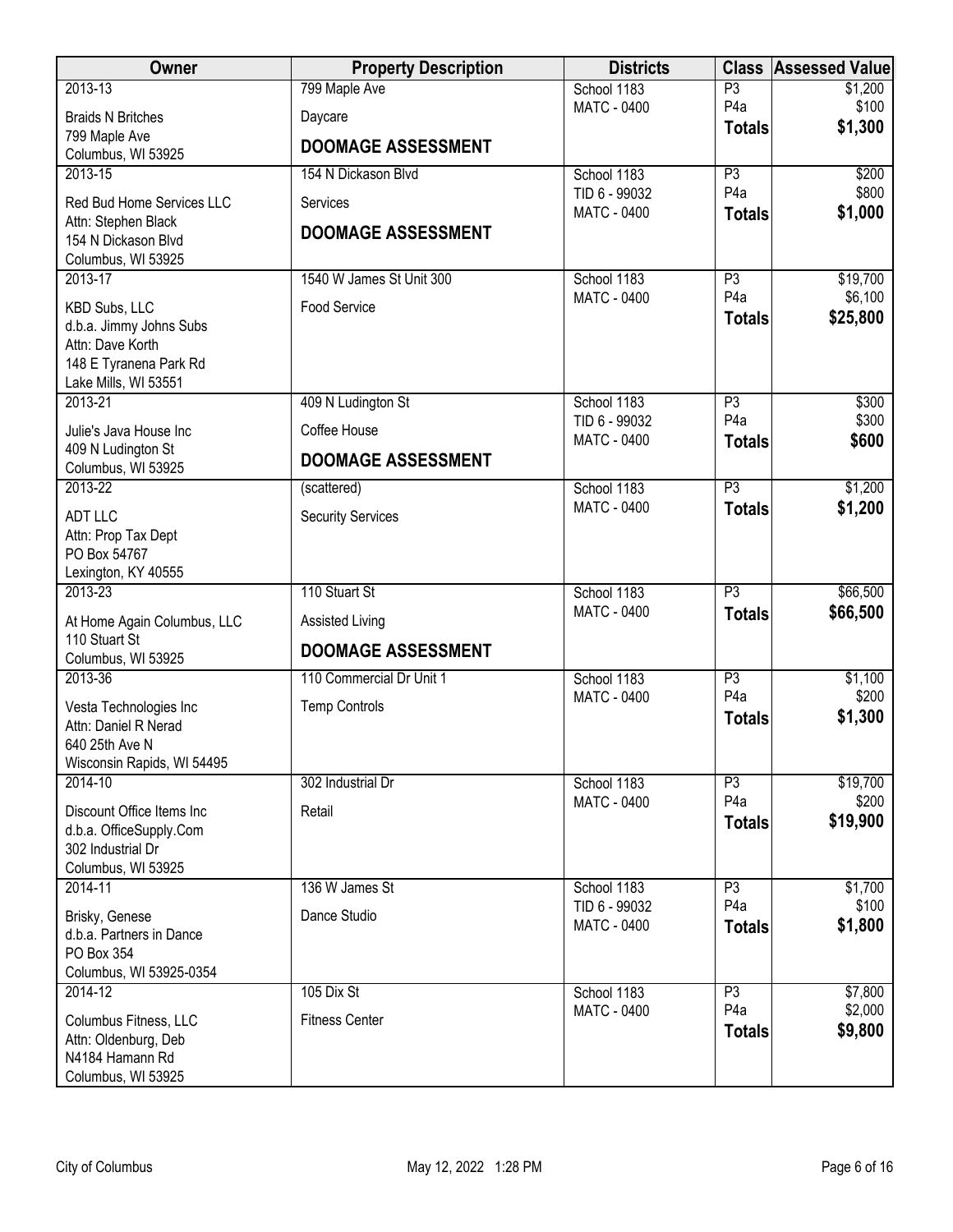| Owner                                     | <b>Property Description</b> | <b>Districts</b>                    |                        | <b>Class Assessed Value</b> |
|-------------------------------------------|-----------------------------|-------------------------------------|------------------------|-----------------------------|
| 2014-13                                   | 200 W School St             | School 1183                         | P4a                    | \$8,700                     |
| Unite Private Networks LLC                | Fiber Optic Cables          | <b>MATC - 0400</b>                  | <b>Totals</b>          | \$8,700                     |
| 7200 NW 86th St Ste m                     |                             |                                     |                        |                             |
| Kansas City, MO 64153-2262<br>2014-23     | 100 APC Way                 | School 1183                         | $\overline{P3}$        | \$200                       |
|                                           |                             | <b>MATC - 0400</b>                  | <b>Totals</b>          | \$200                       |
| Quadient, Inc<br>Attn: Tax Department     | Leasing                     |                                     |                        |                             |
| 478 Wheelers Farms Rd                     |                             |                                     |                        |                             |
| Milford, CT 06461                         |                             |                                     |                        |                             |
| $2014 - 4$                                | 635 Park Ave Unit 3         | School 1183                         | P3<br>P <sub>4</sub> a | \$600                       |
| Just the Numbers LLC                      | Accountants                 | <b>MATC - 0400</b>                  | <b>Totals</b>          | \$400<br>\$1,000            |
| PO Box 134<br>Columbus, WI 53925-0134     | <b>DOOMAGE ASSESSMENT</b>   |                                     |                        |                             |
| $2014 - 5$                                | 402 Industrial Dr           | School 1183                         | P3                     | \$1,200                     |
| Maple Creek Construction, LLC (MCC)       | Construction                | <b>MATC - 0400</b>                  | P <sub>4</sub> a       | \$4,000                     |
| 402 Industrial Dr<br>Columbus, WI 53925   | <b>DOOMAGE ASSESSMENT</b>   |                                     | <b>Totals</b>          | \$5,200                     |
| $2014 - 9$                                | 951 W James St              | School 1183                         | $\overline{P3}$        | \$500                       |
| American Greetings Corporation            | Wholesale                   | <b>MATC - 0400</b>                  | <b>Totals</b>          | \$500                       |
| Attn: Tax Dept                            |                             |                                     |                        |                             |
| One American Blvd                         |                             |                                     |                        |                             |
| Cleveland, OH 44145-8151<br>$2015 - 1$    | 234 N Water St              | School 1183                         | $\overline{P3}$        | \$2,100                     |
|                                           |                             | <b>MATC - 0400</b>                  | <b>Totals</b>          | \$2,100                     |
| Wise Guys Auto Repair<br>234 N Water St   | Auto Repair                 |                                     |                        |                             |
| Columbus, WI 53925                        |                             |                                     |                        |                             |
| $2015 - 2$                                | 240 N Water St              | School 1183                         | P3                     | \$3,300                     |
| Lifestar Ambulance Service                | Ambulance                   | <b>MATC - 0400</b>                  | P <sub>4</sub> a       | \$4,500                     |
| PO Box 113                                |                             |                                     | <b>Totals</b>          | \$7,800                     |
| West Bend, WI 53095-0113                  |                             |                                     |                        |                             |
| $2015 - 3$                                | 1082 Park Ave               | School 1183<br><b>MATC - 0400</b>   | P3<br><b>Totals</b>    | \$100<br>\$100              |
| Crombie Law Office, LLC                   | <b>Legal Services</b>       |                                     |                        |                             |
| Attn: Kelly Crombie<br>PO Box 84          |                             |                                     |                        |                             |
| Columbus, WI 53925                        |                             |                                     |                        |                             |
| $2015 - 4$                                | 1540 W James St Unit 300    | School 1183                         | P3                     | \$9,600                     |
| American Bank of Beaver Dam               | Banking                     | <b>MATC - 0400</b>                  | P <sub>4</sub> a       | \$1,300<br>\$10,900         |
| Attn: Patricia Frankenstein               |                             |                                     | <b>Totals</b>          |                             |
| 115 Front St<br>Beaver Dam, WI 53916-0438 |                             |                                     |                        |                             |
| 2016-01                                   | 137 W Mill St               | School 1183                         | P3                     | \$1,200                     |
| Anton Insurance Agency                    | Insurance                   | TID 6 - 99032                       | <b>Totals</b>          | \$1,200                     |
| 137 W Mill St                             |                             | <b>MATC - 0400</b>                  |                        |                             |
| Columbus, WI 53925                        |                             |                                     |                        |                             |
| 2016-02                                   | 115 N Ludington St          | School 1183                         | P3<br>P <sub>4</sub> a | \$11,100                    |
| Chipped and Cracked Nail Lounge           | Salon                       | TID 6 - 99032<br><b>MATC - 0400</b> | <b>Totals</b>          | \$2,900<br>\$14,000         |
| 115 N Ludington St<br>Columbus, WI 53925  | <b>DOOMAGE ASSESSMENT</b>   |                                     |                        |                             |
|                                           |                             |                                     |                        |                             |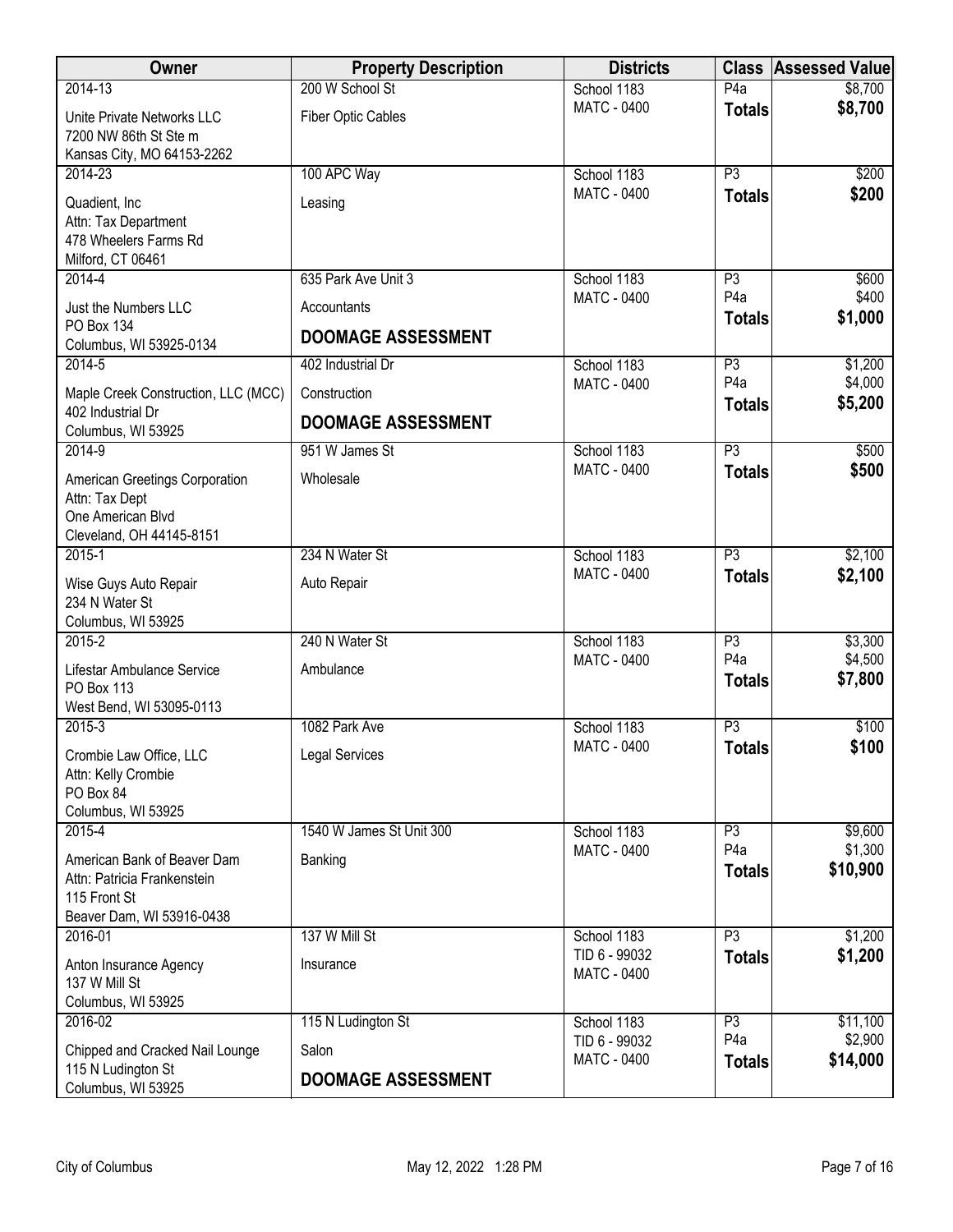| Owner                                      | <b>Property Description</b> | <b>Districts</b>                    | <b>Class</b>           | <b>Assessed Value</b> |
|--------------------------------------------|-----------------------------|-------------------------------------|------------------------|-----------------------|
| 2016-05                                    | 1345 Park Ave               | School 1183                         | P3                     | \$16,600              |
| Color X Salon, LLC                         | Salon                       | <b>MATC - 0400</b>                  | P <sub>4</sub> a       | \$28,300<br>\$44,900  |
| Attn: Katie Vyse                           |                             |                                     | <b>Totals</b>          |                       |
| 1345 Park Ave<br>Columbus, WI 53925        |                             |                                     |                        |                       |
| 2016-13                                    | 201 Industrial Dr           | School 1183                         | P3                     | \$79,100              |
|                                            |                             | TID 5-99029                         | P <sub>4</sub> a       | \$17,300              |
| AF Columbus LLC<br>d.b.a. Anytime Fitness  | <b>Fitness Center</b>       | <b>MATC - 0400</b>                  | <b>Totals</b>          | \$96,400              |
| 704 Stoney Hill Ln                         |                             |                                     |                        |                       |
| Cottage Grove, WI 53527-9182               |                             |                                     |                        |                       |
| 2016-18                                    | 825 Western Ave             | School 1183                         | P3                     | \$800                 |
| PP Acquistion Comapny LLC                  | Long Term Care Rx           | <b>MATC - 0400</b>                  | <b>Totals</b>          | \$800                 |
| Attn: Altus Group US Inc                   |                             |                                     |                        |                       |
| PO Box 72000<br>Phoenix, AZ 85050          |                             |                                     |                        |                       |
| 2016-21                                    | 635 Park Ave Unit C         | School 1183                         | P3                     | \$600                 |
| <b>US Bank National Association</b>        |                             | <b>MATC - 0400</b>                  | <b>Totals</b>          | \$600                 |
| 1310 Madrid St                             | Leasing                     |                                     |                        |                       |
| Ste 100                                    |                             |                                     |                        |                       |
| Marshall, MN 56258                         |                             |                                     |                        |                       |
| 2017-02                                    | 101 E James St              | School 1183                         | P4a                    | \$100                 |
| Cardinal Embroidery & Screen Print         | Sales & Service             | TID 6 - 99032<br><b>MATC - 0400</b> | <b>Totals</b>          | \$100                 |
| 101 E James St                             |                             |                                     |                        |                       |
| Columbus, WI 53925                         |                             |                                     |                        |                       |
| 2017-03                                    | 130 N Ludington St          | School 1183<br>TID 6 - 99032        | P3<br>P <sub>4</sub> a | \$5,800<br>\$200      |
| Brown, Matt                                | <b>Tax Services</b>         | <b>MATC - 0400</b>                  | <b>Totals</b>          | \$6,000               |
| d.b.a. H & R Block<br>Attn: Matt Brown     |                             |                                     |                        |                       |
| 130 N Ludington St                         |                             |                                     |                        |                       |
| Columbus, WI 53925                         |                             |                                     |                        |                       |
| 2017-04                                    | 125 N Ludington St          | School 1183                         | P4a                    | \$100                 |
| <b>Treasure Shak</b>                       | Retail                      | TID 6 - 99032<br>MATC - 0400        | <b>Totals</b>          | \$100                 |
| Attn: Jeff Kohl                            |                             |                                     |                        |                       |
| 125 N Ludington St                         |                             |                                     |                        |                       |
| Columbus, WI 53925<br>2017-05              | 158 S Ludington St          | Aldermanic 01                       | P3                     | \$400                 |
|                                            |                             | School 1183                         | P <sub>4</sub> a       | \$100                 |
| Secret Garden Floral<br>158 S Ludington St | Retail                      | TID 6 - 99032                       | <b>Totals</b>          | \$500                 |
| Columbus, WI 53925-1516                    |                             | MATC - 0400                         |                        |                       |
| 2017-06                                    | 220 Dix St                  | School 1183                         | P3                     | \$20,800              |
| O'Reilly Automotive Stores Inc             | Retail                      | <b>MATC - 0400</b>                  | P <sub>4</sub> a       | \$300                 |
| d.b.a. #5116                               |                             |                                     | <b>Totals</b>          | \$21,100              |
| PO Box 9167                                |                             |                                     |                        |                       |
| Springfield, MO 65802                      |                             |                                     |                        |                       |
| 2017-11                                    | 105 S Ludington St          | School 1183<br>TID 6 - 99032        | $\overline{P3}$        | \$4,000               |
| The Old Garage Barbershop & Salon          | Salon                       | <b>MATC - 0400</b>                  | <b>Totals</b>          | \$4,000               |
| 105 S Ludington St                         | <b>DOOMAGE ASSESSMENT</b>   |                                     |                        |                       |
| Columbus, WI 53925                         |                             |                                     |                        |                       |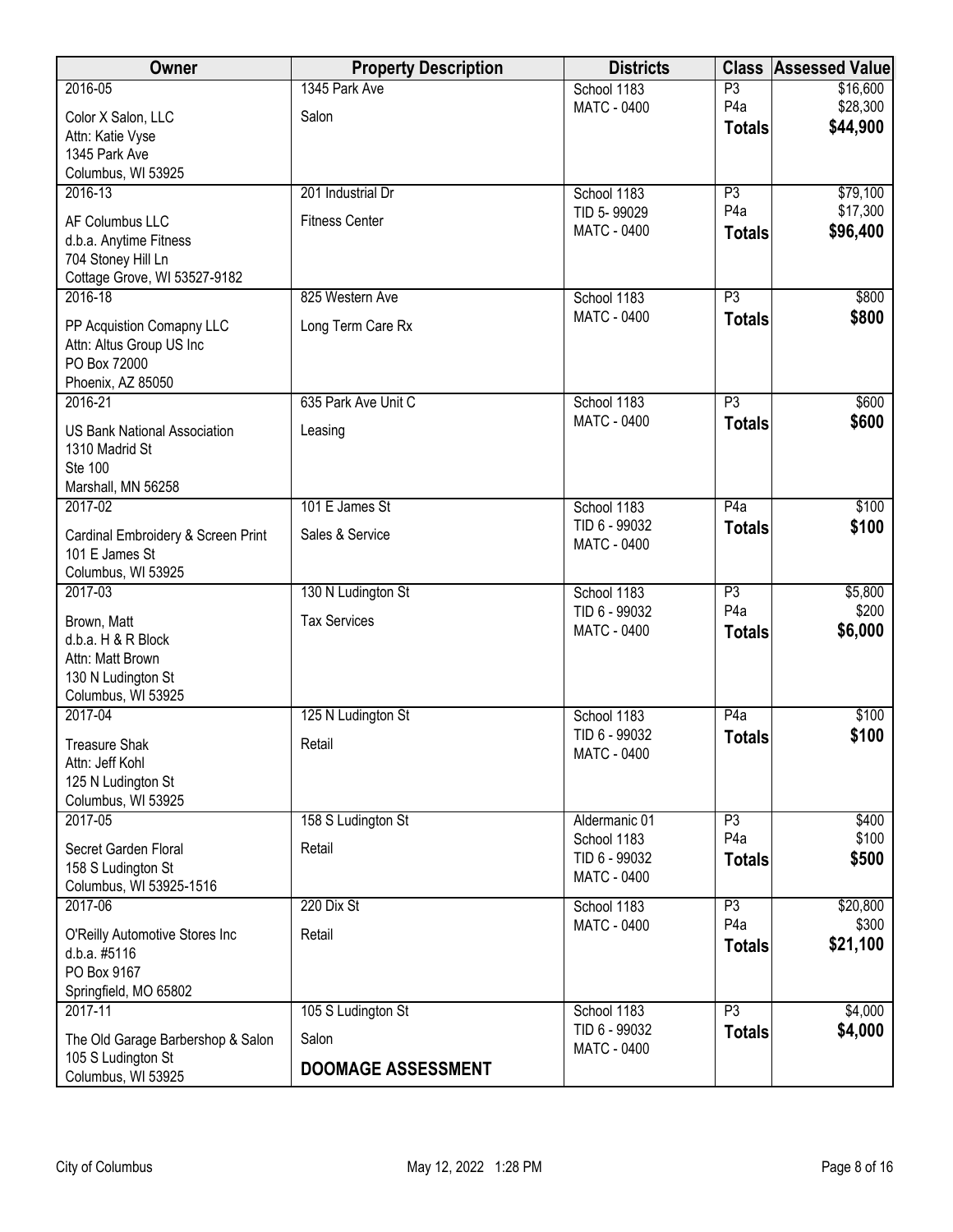| Owner                                                | <b>Property Description</b> | <b>Districts</b>           | <b>Class</b>                      | <b>Assessed Value</b> |
|------------------------------------------------------|-----------------------------|----------------------------|-----------------------------------|-----------------------|
| 2017-14                                              | 140 Commercial Dr           | School 1183                | P3                                | \$2,200               |
| Keel Manufacturing, Inc                              | Distribution                | <b>MATC - 0400</b>         | P <sub>4</sub> a<br><b>Totals</b> | \$500<br>\$2,700      |
| PO Box 189<br>Columbus, WI 53925-0189                |                             |                            |                                   |                       |
| 2017-18                                              | 2280 W James St             | School 1183                | P3                                | \$13,200              |
| Ottery Brothers, LLC                                 | Service Facility            | TID 4 - 99024              | P <sub>4</sub> a                  | \$100                 |
| W736 County Rd B                                     |                             | <b>MATC - 0400</b>         | <b>Totals</b>                     | \$13,300              |
| Campbellsport, WI 53010                              |                             |                            |                                   |                       |
| 2017-20                                              | (scattered)                 | School 1183                | $\overline{P3}$                   | \$1,000               |
| Great Lakes Coca-Cola Distribution, LLO              | Wholesale                   | <b>MATC - 0400</b>         | <b>Totals</b>                     | \$1,000               |
| Attn: Reyes Holdings LLC<br>6250 N River Rd Ste 9000 |                             |                            |                                   |                       |
| Rosemont, IL 60018                                   |                             |                            |                                   |                       |
| 2018-03                                              | 140 N Dickason Blvd         | School 1183                | P3                                | \$12,900              |
| Dub's Brew, LLC                                      | <b>Brewery</b>              | TID 6 - 99032              | P <sub>4</sub> a                  | \$1,000               |
| d.b.a. Cercis Brewing Company                        |                             | <b>MATC - 0400</b>         | <b>Totals</b>                     | \$13,900              |
| 140 N Dickason Blvd                                  |                             |                            |                                   |                       |
| Columbus, WI 53925<br>2018-04                        | 315 E James St              | School 1183                | $\overline{P3}$                   | \$200                 |
| The Painted Crate                                    | Retail                      | <b>MATC - 0400</b>         | <b>Totals</b>                     | \$200                 |
| 315 E James St                                       |                             |                            |                                   |                       |
| Columbus, WI 53925                                   |                             |                            |                                   |                       |
| 2018-05                                              | 800 Chapel St               | School 1183                | P4a                               | \$20,600              |
| Spectrasite Communications, Inc. WI                  | Tower                       | <b>MATC - 0400</b>         | <b>Totals</b>                     | \$20,600              |
| PO Box 723597                                        |                             |                            |                                   |                       |
| Atlanta, GA 31139-0431<br>2018-07                    | (scattered)                 | School 1183                | P4a                               | \$7,900               |
|                                                      | <b>Outdoor Advertising</b>  | <b>MATC - 0400</b>         | <b>Totals</b>                     | \$7,900               |
| Lamar Advertising of Janesville<br>PO Box 66338      |                             |                            |                                   |                       |
| Baton Rouge, LA 70896-6338                           |                             |                            |                                   |                       |
| 2018-09                                              | 100 APC Way                 | School 1183                | P3                                | \$500                 |
| Quadient Leasing USA, Inc                            | Leasing                     | <b>MATC - 0400</b>         | <b>Totals</b>                     | \$500                 |
| Attn: Tax Dept<br>478 Wheelers Farms Rd              |                             |                            |                                   |                       |
| Milford, CT 06461                                    |                             |                            |                                   |                       |
| 2019-01                                              | 200 Hall Rd                 | School 1183                | P3                                | \$34,800              |
| Drexel Building Supply Inc                           | Sales & Service             | TID 4 - 99024              | P <sub>4</sub> a                  | \$400                 |
| 200 Hall Rd                                          |                             | <b>MATC - 0400</b>         | <b>Totals</b>                     | \$35,200              |
| Columbus, WI 53925<br>2019-02                        |                             |                            |                                   |                       |
|                                                      | 333 Transit Rd              | School 1183<br>MATC - 0400 | P3<br>P <sub>4</sub> a            | \$11,300<br>\$7,900   |
| <b>Estes Express Lines</b><br>333 Transit Rd         | Distribution                |                            | <b>Totals</b>                     | \$19,200              |
| Columbus, WI 53925                                   |                             |                            |                                   |                       |
| 2019-03                                              | (scattered)                 | School 1183                | P4a                               | \$1,700               |
| Amerigas Propane LP                                  | Retail                      | <b>MATC - 0400</b>         | <b>Totals</b>                     | \$1,700               |
| PO Box 798                                           |                             |                            |                                   |                       |
| Valley Forge, PA 19482-0798                          |                             |                            |                                   |                       |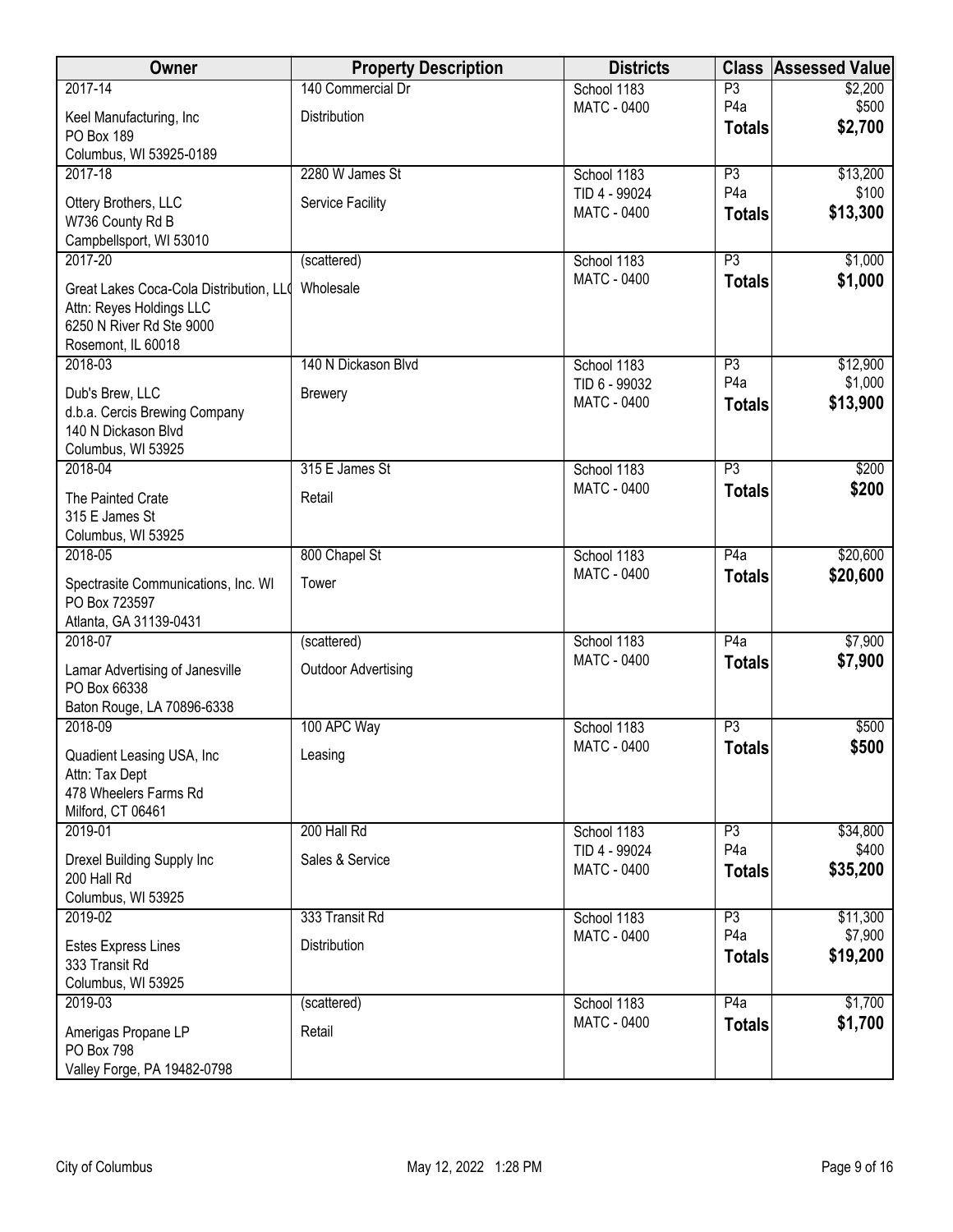| Owner                                                                                                             | <b>Property Description</b> | <b>Districts</b>                    | <b>Class</b>                      | <b>Assessed Value</b> |
|-------------------------------------------------------------------------------------------------------------------|-----------------------------|-------------------------------------|-----------------------------------|-----------------------|
| 2019-04                                                                                                           | (scattered)                 | School 1183                         | P <sub>3</sub>                    | \$400                 |
| The American Bottling Company<br>PO Box 1925<br>Frisco, TX 75034                                                  | Beverage                    | <b>MATC - 0400</b>                  | <b>Totals</b>                     | \$400                 |
| 2019-05                                                                                                           | 219 Industrial Dr           | School 1183                         | $\overline{P3}$                   | \$200                 |
| Florida's Natural Food Service, Inc.<br>20205 Hwy 27 N<br>Lake Wales, FL 33853                                    | Services                    | <b>MATC - 0400</b>                  | <b>Totals</b>                     | \$200                 |
| 2019-06                                                                                                           | 110 Commercial Dr Unit 4    | School 1183                         | P3                                | \$4,100               |
| <b>Colonial Carriage Works</b><br>d.b.a. Frey Carriage Company<br>110 N Commercial Dr Ste 4<br>Columbus, WI 53925 | Sales & Service             | <b>MATC - 0400</b>                  | P <sub>4</sub> a<br><b>Totals</b> | \$11,300<br>\$15,400  |
| 2019-12                                                                                                           | 210 Dix St                  | School 1183                         | P4a                               | \$300                 |
| <b>Redbox Automated Retail LLC</b><br><b>WI-Columbus City</b><br>PO Box 72210<br>Phoenix, AZ 85050                | DVD/Video Rentals           | <b>MATC - 0400</b>                  | <b>Totals</b>                     | \$300                 |
| 2019-13                                                                                                           | 1580 W James St             | School 1183                         | P3                                | \$1,500               |
| Ricoh USA, Inc<br>PO Box 3850<br>Manchester, NH 03105-3850                                                        | Leasing                     | <b>MATC - 0400</b>                  | <b>Totals</b>                     | \$1,500               |
| 2019-14                                                                                                           | (scattered)                 | School 1183                         | $\overline{P3}$                   | \$11,900              |
| Wabasha Leasing LLC<br>PO Box 80615<br>Indianapolis, IN 46280                                                     | Leasing                     | <b>MATC - 0400</b>                  | <b>Totals</b>                     | \$11,900              |
| 2020-02                                                                                                           | 112 E James St              | School 1183                         | P3                                | \$20,100              |
| James Street Pizza Company of                                                                                     | Restaurant                  | TID 6 - 99032<br><b>MATC - 0400</b> | P <sub>4</sub> a                  | \$10,000<br>\$30,100  |
| Columbus LLC<br>112 E James St<br>Columbus, WI 53925                                                              | <b>DOOMAGE ASSESSMENT</b>   |                                     | <b>Totals</b>                     |                       |
| 2020-03                                                                                                           | 122 W James St              | School 1183                         | P3                                | \$2,000               |
| Ameriprise Financial Services                                                                                     | <b>Financial Services</b>   | TID 6 - 99032<br><b>MATC - 0400</b> | <b>Totals</b>                     | \$2,000               |
| d.b.a. Eventus Wealth Advisors                                                                                    | <b>DOOMAGE ASSESSMENT</b>   |                                     |                                   |                       |
| 122 W James St<br>Columbus, WI 53925                                                                              |                             |                                     |                                   |                       |
| 2020-04                                                                                                           | 900 Avalon Rd               | School 1183                         | P3                                | \$23,100              |
| Kestrel Golf Properties, LLC                                                                                      | <b>Golf Course</b>          | <b>MATC - 0400</b>                  | <b>Totals</b>                     | \$23,100              |
| 4740 Pierceville Rd                                                                                               |                             |                                     |                                   |                       |
| Cottage Grove, WI 53527-9743                                                                                      |                             |                                     |                                   |                       |
| 2021-01                                                                                                           | 105 Dix St                  | School 1183<br>MATC - 0400          | P3<br><b>Totals</b>               | \$22,500<br>\$22,500  |
| Saalsaa Group Two, Inc<br>d.b.a. Sub Way<br>340 Midland St<br>Janesville, WI 53456-2346                           | Restaurant                  |                                     |                                   |                       |
| 2021-02                                                                                                           | (scattered)                 | School 1183                         | $\overline{P3}$                   | \$4,300               |
| Vitality Foodservice Inc<br>Attn: Corporate Tax<br>PO Box 330219<br>Nashville, TN 37203                           | Leasing                     | <b>MATC - 0400</b>                  | <b>Totals</b>                     | \$4,300               |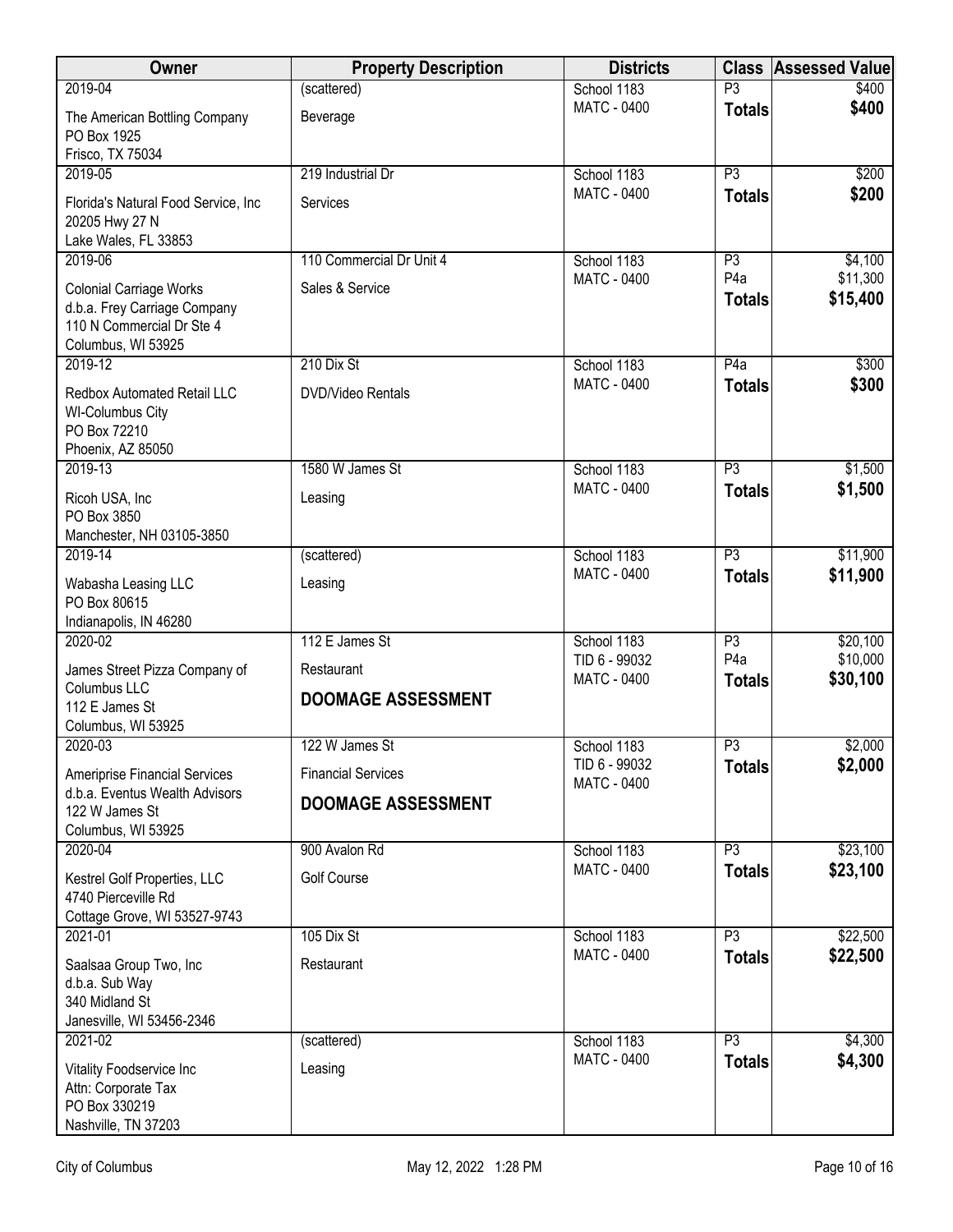| <b>Owner</b>                                  | <b>Property Description</b> | <b>Districts</b>             |                     | <b>Class Assessed Value</b> |
|-----------------------------------------------|-----------------------------|------------------------------|---------------------|-----------------------------|
| 2022-00                                       | 109 Dix St                  | School 1183                  | P3                  | \$17,600                    |
| 109 RCT, LLC                                  | Restaurant                  | MATC - 0400                  | P <sub>4</sub> a    | \$200<br>\$17,800           |
| d.b.a. Taco Bell                              |                             |                              | <b>Totals</b>       |                             |
| Attn: Jeff Firairi                            |                             |                              |                     |                             |
| PO Box 355<br>Beaver Dam, WI 53916-0355       |                             |                              |                     |                             |
| 2022-01                                       | 111 S Ludington St          | School 1183                  | $\overline{P3}$     | \$2,500                     |
| Web Wisconsin, LLC                            | Retail                      | TID 6 - 99032                | <b>Totals</b>       | \$2,500                     |
| Attn: Robert Turner                           |                             | MATC - 0400                  |                     |                             |
| 111 S Ludington St                            | <b>DOOMAGE ASSESSMENT</b>   |                              |                     |                             |
| Columbus, WI 53925-1517                       |                             |                              |                     |                             |
| 2022-02                                       | 136 E James St              | School 1183<br>TID 6 - 99032 | P3                  | \$4,000<br>\$4,000          |
| Tease Salon, LLC                              | Salon                       | MATC - 0400                  | <b>Totals</b>       |                             |
| 136 E James St<br>Columbus, WI 53925-1571     | <b>DOOMAGE ASSESSMENT</b>   |                              |                     |                             |
| 2022-03                                       | 128 E James St              | School 1183                  | P3                  | \$5,000                     |
| Yumyum Thai Kitchen, LLC                      | Restaurant                  | TID 6 - 99032                | P <sub>4</sub> a    | \$1,000                     |
| 128 E James St                                |                             | MATC - 0400                  | <b>Totals</b>       | \$6,000                     |
| Columbus, WI 53925-1567                       | <b>DOOMAGE ASSESSMENT</b>   |                              |                     |                             |
| 2022-04                                       | 107 E James St              | School 1183                  | $\overline{P3}$     | \$2,500                     |
| Columbus Wisconsin Black Belt Academ          | Karate                      | TID 6 - 99032<br>MATC - 0400 | <b>Totals</b>       | \$2,500                     |
| Attn: Kaba-Baal, LLC                          | <b>DOOMAGE ASSESSMENT</b>   |                              |                     |                             |
| 125 N Hancock St<br>Madison, WI 53703-2311    |                             |                              |                     |                             |
| 2022-05                                       | 126 S Ludington St          | School 1183                  | P3                  | \$5,000                     |
| Tequilas, LLC                                 | Restaurant                  | TID 6 - 99032                | P <sub>4</sub> a    | \$1,000                     |
| 126 S Ludington St                            |                             | MATC - 0400                  | <b>Totals</b>       | \$6,000                     |
| Columbus, WI 53925-1516                       | <b>DOOMAGE ASSESSMENT</b>   |                              |                     |                             |
| 2022-07                                       | 158 E James St              | School 1183                  | P4a                 | \$1,000                     |
| Redbud Restoration, LLC                       | Special Trade Contractor    | TID 6 - 99032<br>MATC - 0400 | <b>Totals</b>       | \$1,000                     |
| 158 E James St                                | <b>DOOMAGE ASSESSMENT</b>   |                              |                     |                             |
| Columbus, WI 53925-1567<br>2022-08            | 130 W Church St             | School 1183                  | P3                  | \$4,000                     |
|                                               |                             | TID 6 - 99032                | <b>Totals</b>       | \$4,000                     |
| Posh Nail Studio, LLC<br>130 W Church St      | Nail Studio                 | MATC - 0400                  |                     |                             |
| Columbus, WI 53925-1503                       | <b>DOOMAGE ASSESSMENT</b>   |                              |                     |                             |
| 2022-09                                       | 300 N Dickason Blvd         | School 1183                  | P3                  | \$5,000                     |
| <b>Columbus Nutrition</b>                     | Smoothie Bar                | TID 6 - 99032                | <b>Totals</b>       | \$5,000                     |
| 300 N Dickason Blvd                           | <b>DOOMAGE ASSESSMENT</b>   | MATC - 0400                  |                     |                             |
| Columbus, WI 53925-1107                       |                             |                              |                     |                             |
| 2022-10                                       | 115 S Ludington St          | School 1183<br>TID 6 - 99032 | P3<br><b>Totals</b> | \$5,000<br>\$5,000          |
| Dare To Dream, LLC                            | <b>Real Estate</b>          | MATC - 0400                  |                     |                             |
| 115 S Ludington St<br>Columbus, WI 53925-1517 | <b>DOOMAGE ASSESSMENT</b>   |                              |                     |                             |
| 2022-11                                       | 1101 W James St             | School 1183                  | P4a                 | \$2,000                     |
| Hurley's Automotive Group, LLC                | Auto Dealer                 | MATC - 0400                  | <b>Totals</b>       | \$2,000                     |
| 1101 W James St                               |                             |                              |                     |                             |
| Columbus, WI 53925-1030                       | <b>DOOMAGE ASSESSMENT</b>   |                              |                     |                             |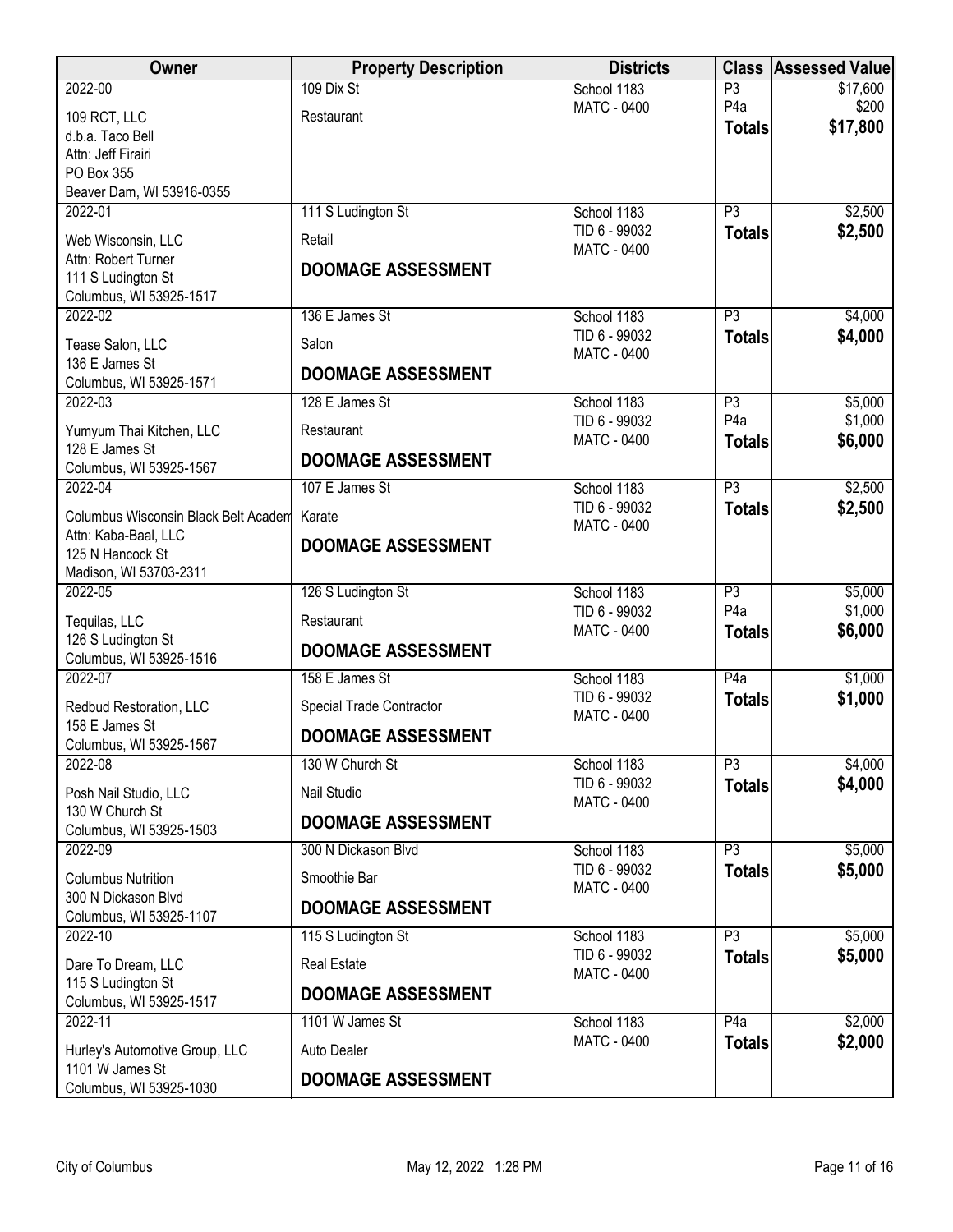| Owner                                                                                                                                       | <b>Property Description</b> | <b>Districts</b>                            |                                   | <b>Class Assessed Value</b> |
|---------------------------------------------------------------------------------------------------------------------------------------------|-----------------------------|---------------------------------------------|-----------------------------------|-----------------------------|
| 2022-12                                                                                                                                     | 200 Commerce Dr             | School 1183                                 | P4a                               | \$1,000                     |
| Gates Automotive, LLC                                                                                                                       | <b>Auto Dealer</b>          | <b>MATC - 0400</b>                          | <b>Totals</b>                     | \$1,000                     |
| 200 Commerce Dr<br>Columbus, WI 53925-9567                                                                                                  | <b>DOOMAGE ASSESSMENT</b>   |                                             |                                   |                             |
| 2022-13                                                                                                                                     | 1212 Park Ave               | School 1183                                 | P4a                               | \$100                       |
| DG Repair, LLC<br>1212 Park Ave<br>Columbus, WI 53925                                                                                       | Small Engine Repair         | <b>MATC - 0400</b>                          | <b>Totals</b>                     | \$100                       |
| 2022-14                                                                                                                                     | 205 E James St              | School 1183                                 | P4a                               | \$1,000                     |
| Big Mike's Automotive Repair and                                                                                                            | Auto Repair                 | TID 6 - 99032<br><b>MATC - 0400</b>         | <b>Totals</b>                     | \$1,000                     |
| Machine Shop, Inc<br>205 E James St<br>Columbus, WI 53925-1732                                                                              | <b>DOOMAGE ASSESSMENT</b>   |                                             |                                   |                             |
| 2022-15                                                                                                                                     | 336 N Spring St             | School 1183                                 | P4a                               | \$1,000                     |
| Barnwood Custom Designs, LLC                                                                                                                | <b>Custom Design</b>        | TID 6 - 99032<br><b>MATC - 0400</b>         | <b>Totals</b>                     | \$1,000                     |
| 1417 Thoreau Dr<br>Sun Priairie, WI 53590-7053                                                                                              | <b>DOOMAGE ASSESSMENT</b>   |                                             |                                   |                             |
| 2022-16                                                                                                                                     | 120 E James St              | School 1183                                 | P3                                | \$2,500                     |
| Attatood Art                                                                                                                                | Tattoo parlor               | TID 6 - 99032<br><b>MATC - 0400</b>         | <b>Totals</b>                     | \$2,500                     |
| 120 E James St<br>Columbus, WI 53925-1567                                                                                                   | <b>DOOMAGE ASSESSMENT</b>   |                                             |                                   |                             |
| 2022-17                                                                                                                                     | 125 W James St              | School 1183                                 | P3                                | \$2,500                     |
| Oakwood Insurance Angency, LLC<br>125 W James St                                                                                            | Insurance                   | TID 6 - 99032<br><b>MATC - 0400</b>         | <b>Totals</b>                     | \$2,500                     |
| Columbus, WI 53925-1570                                                                                                                     | <b>DOOMAGE ASSESSMENT</b>   |                                             |                                   |                             |
| 2022-18                                                                                                                                     | 114 N Ludington St          | School 1183                                 | $\overline{P3}$                   | \$10,000                    |
| Ace's Gaming Lounge & Cafe                                                                                                                  | <b>Recreation Center</b>    | TID 6 - 99032<br><b>MATC - 0400</b>         | <b>Totals</b>                     | \$10,000                    |
| 114 N Ludington St<br>Columbus, WI 53925-1575                                                                                               | <b>DOOMAGE ASSESSMENT</b>   |                                             |                                   |                             |
| 2022-19                                                                                                                                     | 131 E James St              | School 1183                                 | P3                                | \$4,000                     |
| The Hair Barn, LLC                                                                                                                          | Salon                       | TID 6 - 99032<br><b>MATC - 0400</b>         | <b>Totals</b>                     | \$4,000                     |
| 131 E James St<br>Columbus, WI 53925-1568                                                                                                   | <b>DOOMAGE ASSESSMENT</b>   |                                             |                                   |                             |
| 2022-20                                                                                                                                     | 158 E James St              | School 1183                                 | P3                                | \$4,000                     |
| Tea Time, LLC                                                                                                                               | Bar/Bakery                  | TID 6 - 99032<br>MATC - 0400                | <b>Totals</b>                     | \$4,000                     |
| Attn: Helen Klock<br>158 E James St<br>Columbus, WI 53925-1567                                                                              | <b>DOOMAGE ASSESSMENT</b>   |                                             |                                   |                             |
| 2022-21                                                                                                                                     | 127 W James St              | School 1183                                 | P3                                | \$1,200                     |
| Jewels on James, LLC<br>Attn: Deanna L. Warzinik<br>127 W James St                                                                          | Retail                      | TID 6 - 99032<br>MATC - 0400                | P <sub>4</sub> a<br><b>Totals</b> | \$100<br>\$1,300            |
| Columbus, WI 53925                                                                                                                          |                             |                                             |                                   |                             |
| 2022-22<br>Good Vibrations & Sweet Sensations,<br><b>LLC</b><br>d.b.a. Good Vibes Cafe & Candy<br>127 E James St<br>Columbus, WI 53925-1568 | 127 E James St<br>Retail    | School 1183<br>TID 6 - 99032<br>MATC - 0400 | P3<br><b>Totals</b>               | \$15,200<br>\$15,200        |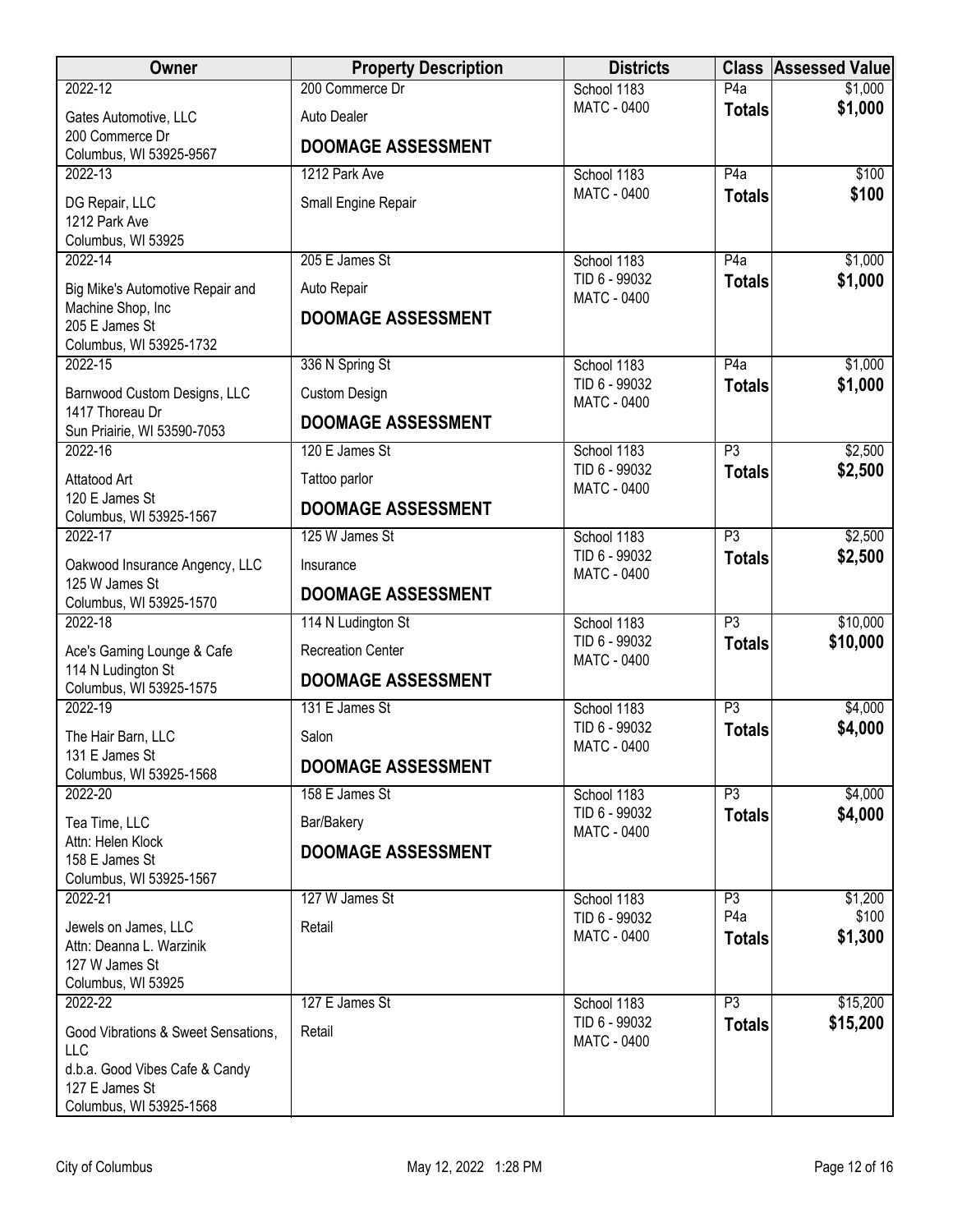| Owner                                                                                                                | <b>Property Description</b> | <b>Districts</b>             |                                   | <b>Class Assessed Value</b> |
|----------------------------------------------------------------------------------------------------------------------|-----------------------------|------------------------------|-----------------------------------|-----------------------------|
| 2022-23                                                                                                              | 825 Western Ave             | School 1183                  | P <sub>3</sub>                    | \$2,700                     |
| Xerox Financial Services, LLC<br>Attn: Property Tax Dept<br>PO Box 909<br>Webster, NY 14580                          | Leasing                     | MATC - 0400                  | <b>Totals</b>                     | \$2,700                     |
| 2022-24                                                                                                              | 355 Transit Rd              | School 1183                  | $\overline{P3}$                   | \$4,500                     |
| Data Sales Co Inc<br>3450 W Burnsville Pkwy<br>Burnsville, MN 55337                                                  | Leasing                     | MATC - 0400                  | <b>Totals</b>                     | \$4,500                     |
| 2022-25                                                                                                              | 900 Avalon Rd               | School 1183                  | $\overline{P3}$                   | \$3,500                     |
| GreatAmerica Financial Services Corp<br>625 First St SE<br>Cedar Rapids, IA 52401                                    | Leasing                     | MATC - 0400                  | <b>Totals</b>                     | \$3,500                     |
| 2022-26                                                                                                              | (scattered)                 | School 1183                  | P3                                | \$1,800                     |
| DS Services of America, Inc.<br>d.b.a. Primo Water North America<br>4221 W Boy Scout Blvd Ste 400<br>Tampa, FL 33607 | Retail                      | <b>MATC - 0400</b>           | <b>Totals</b>                     | \$1,800                     |
| 2022-27                                                                                                              | 111 Tower Dr                | School 1183                  | P4a                               | \$200                       |
| Quench USA, Inc.<br>PO Box 5166<br>Oak Brook, IL 60522-5166                                                          | Services                    | <b>MATC - 0400</b>           | <b>Totals</b>                     | \$200                       |
| 2022-28                                                                                                              | (scattered)                 | School 1183                  | $\overline{P3}$                   | \$2,700                     |
| NuCO2 Supply LLC<br>10 Riverview Dr<br><b>Tax Dept</b><br>Danbury, CT 06810                                          | Leasing                     | <b>MATC - 0400</b>           | <b>Totals</b>                     | \$2,700                     |
| 209                                                                                                                  | 101 Dix St                  | School 1183                  | P3                                | \$24,900                    |
| Cave Enterprise Operations LLC<br>1624 W 18th St<br>Chicago, IL 60608                                                | Restaurant                  | <b>MATC - 0400</b>           | P <sub>4</sub> a<br><b>Totals</b> | \$39,000<br>\$63,900        |
| 217                                                                                                                  | 800 Maple Ave               | School 1183                  | $\overline{P4a}$                  | \$1,200                     |
| GM - DI Leasing Corporation<br>Attn: Ryan PTS Dept 851<br>PO Box 460169<br>Houston, TX 77056                         | Leasing                     | MATC - 0400                  | <b>Totals</b>                     | \$1,200                     |
| 219                                                                                                                  | 140 E James St              | School 1183                  | P4a                               | \$100                       |
| <b>Columbus Flooring Center</b><br>Attn: Anthony Kuzniewicz<br>140 E James St<br>Columbus, WI 53925                  | Flooring                    | TID 6 - 99032<br>MATC - 0400 | <b>Totals</b>                     | \$100                       |
| 221                                                                                                                  | 550 River Rd Unit 4 LOW     | School 1183                  | P3                                | \$57,600                    |
| Larson House Platinum LLC<br>2448 S 102nd St Ste 305<br>West Allis, WI 53227                                         | Assisted Living             | MATC - 0400                  | P <sub>4</sub> a<br><b>Totals</b> | \$300<br>\$57,900           |
| 256                                                                                                                  | 1212 Park Ave               | School 1183                  | P3                                | \$14,500                    |
| Motor Parts and Equipment Corp<br>d.b.a. NAPA Auto<br>1670 Northrock Ct<br>Rockford, IL 61103                        | Auto Parts Sale & Service   | MATC - 0400                  | P <sub>4</sub> a<br><b>Totals</b> | \$3,300<br>\$17,800         |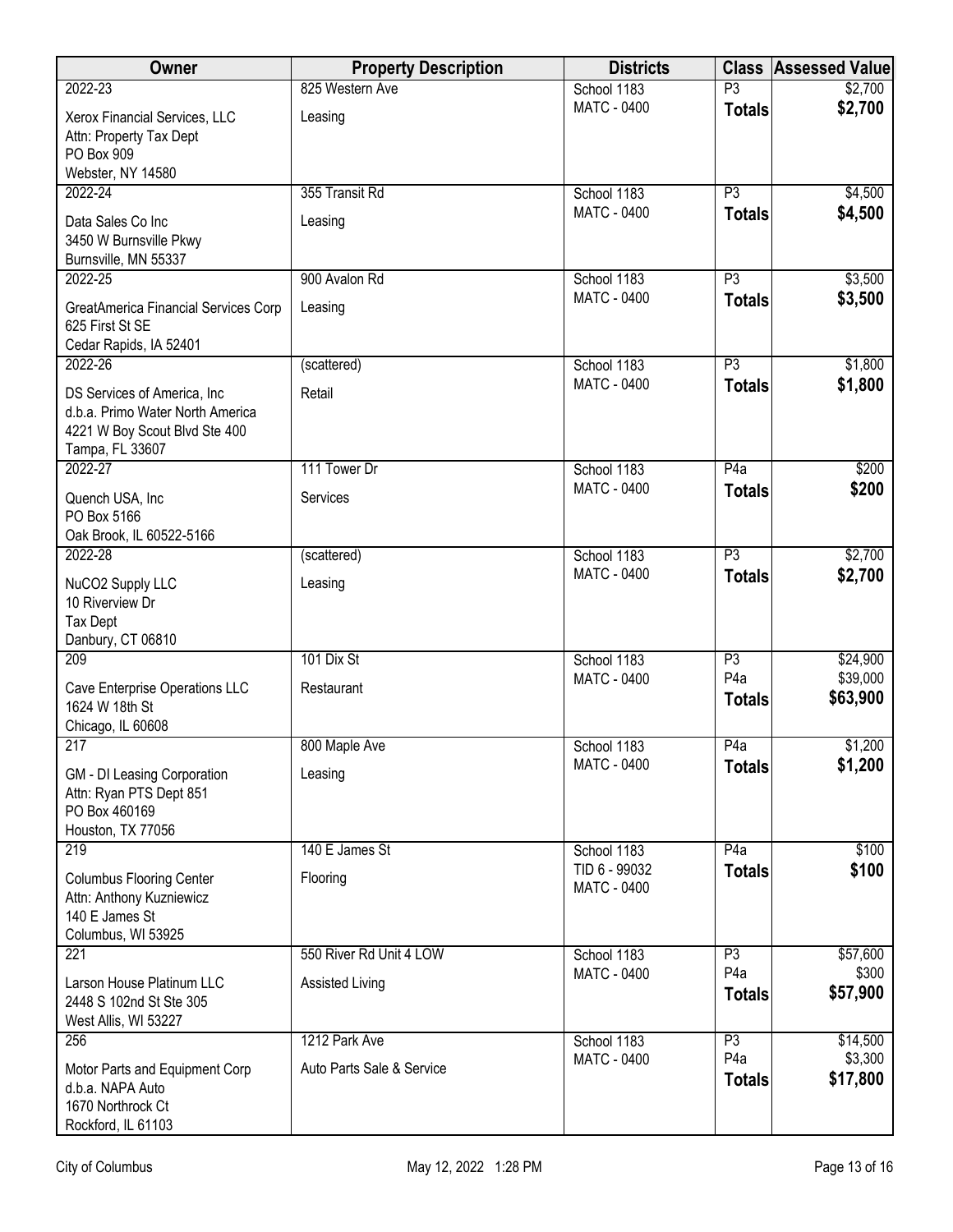| Owner                                      | <b>Property Description</b> | <b>Districts</b>   | <b>Class</b>                       | <b>Assessed Value</b> |
|--------------------------------------------|-----------------------------|--------------------|------------------------------------|-----------------------|
| 260                                        | (scattered)                 | School 1183        | $\overline{P3}$                    | \$4,700               |
| DirecTV LLC                                | Satellite TV                | MATC - 0400        | <b>Totals</b>                      | \$4,700               |
| Attn: Kroll, LLC                           |                             |                    |                                    |                       |
| PO Box 2789<br>Addison, TX 75001           |                             |                    |                                    |                       |
| $\overline{27}$                            | 1339 Park Ave               | School 1183        | $\overline{P3}$                    | \$1,200               |
| Eggert Law LLP                             | <b>Legal Services</b>       | MATC - 0400        | <b>Totals</b>                      | \$1,200               |
| 1339 Park Ave                              |                             |                    |                                    |                       |
| Columbus, WI 53925                         |                             |                    |                                    |                       |
| 3                                          | 219 Industrial Dr           | School 1183        | P3                                 | \$41,100              |
| Lacrosse Hospitality, Inc                  | Motel                       | MATC - 0400        | P <sub>4</sub> a<br><b>Totals</b>  | \$12,500<br>\$53,600  |
| 219 Industrial Dr                          | <b>DOOMAGE ASSESSMENT</b>   |                    |                                    |                       |
| Columbus, WI 53925<br>33                   | 800 Maple Ave               | School 1183        | P3                                 | \$14,600              |
|                                            |                             | <b>MATC - 0400</b> | P <sub>4</sub> a                   | \$10,800              |
| Napelton Equities, LLC<br>800 Maple Ave    | Auto Dealer                 |                    | <b>Totals</b>                      | \$25,400              |
| Columbus, WI 53925                         | <b>DOOMAGE ASSESSMENT</b>   |                    |                                    |                       |
| $\overline{373}$                           | 675 Park Ave                | School 1183        | P3                                 | \$500                 |
| Apple Tree Family Restaurant               | Restaurant                  | MATC - 0400        | P <sub>4</sub> a                   | \$4,500               |
| Attn: Saliu Inc                            |                             |                    | <b>Totals</b>                      | \$5,000               |
| 675 Park Ave                               |                             |                    |                                    |                       |
| Columbus, WI 53925<br>379                  | 153 N Ludington St          | School 1183        | $\overline{P3}$                    | \$6,600               |
|                                            |                             | TID 6 - 99032      | <b>Totals</b>                      | \$6,600               |
| MP's Town Tap, LLC<br>Attn: Maria Peterson | Bar & Grill                 | MATC - 0400        |                                    |                       |
| 153 N Ludington St                         | <b>DOOMAGE ASSESSMENT</b>   |                    |                                    |                       |
| Columbus, WI 53925-1576                    |                             |                    |                                    |                       |
| 387                                        | 144 S Spring St             | School 1183        | P3                                 | \$3,800               |
| Red Bud Daycare LLC                        | Daycare                     | <b>MATC - 0400</b> | P <sub>4</sub> a                   | \$3,700<br>\$7,500    |
| Attn: Wendy Watrud                         |                             |                    | <b>Totals</b>                      |                       |
| 144 N Spring St<br>Columbus, WI 53925      |                             |                    |                                    |                       |
| 388                                        | 1130 Park Ave               | School 1183        | P3                                 | \$3,300               |
| Quamme Insurance Services Inc              | Insurance                   | <b>MATC - 0400</b> | P <sub>4</sub> a                   | \$100                 |
| Attn: Erik Quamme                          |                             |                    | <b>Totals</b>                      | \$3,400               |
| 1130 Park Ave                              |                             |                    |                                    |                       |
| Colimbus, WI 53925                         |                             |                    |                                    |                       |
| 391                                        | 201 Dix St                  | School 1183        | P <sub>3</sub><br>P <sub>4</sub> a | \$38,000              |
| FSI, Inc                                   | Restaurant                  | MATC - 0400        | <b>Totals</b>                      | \$31,800<br>\$69,800  |
| d.b.a. Culver's Restaurant                 | <b>DOOMAGE ASSESSMENT</b>   |                    |                                    |                       |
| Attn: Chad Stevenson<br>2651 Kirking Ct    |                             |                    |                                    |                       |
| Portage, WI 53901                          |                             |                    |                                    |                       |
| 394                                        | 121 S Ludington St          | School 1183        | P3                                 | \$2,200               |
| Wisconsin State Horse Council Inc          | Services                    | TID 6 - 99032      | P <sub>4</sub> a                   | \$800                 |
| PO Box 72                                  |                             | MATC - 0400        | <b>Totals</b>                      | \$3,000               |
| Columbus, WI 53925-0072                    |                             |                    |                                    |                       |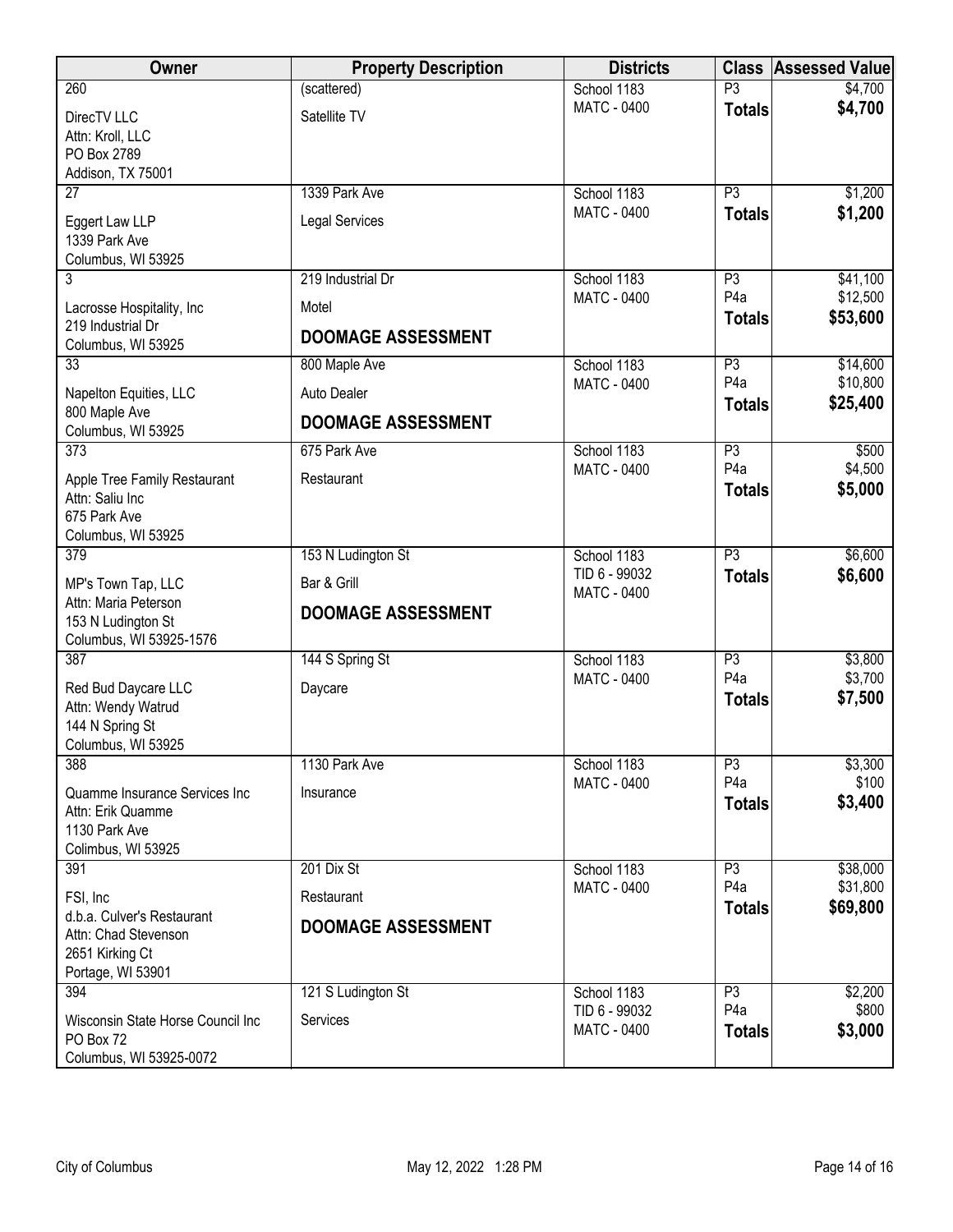| Owner                                                                                                          | <b>Property Description</b> | <b>Districts</b>             | <b>Class</b>                      | <b>Assessed Value</b> |
|----------------------------------------------------------------------------------------------------------------|-----------------------------|------------------------------|-----------------------------------|-----------------------|
| 397                                                                                                            | (scattered)                 | School 1183                  | P4a                               | \$3,800               |
| <b>DISH Network LLC</b><br>PO Box 6623<br>Englewood, CO 80155                                                  | Satellite TV                | MATC - 0400                  | <b>Totals</b>                     | \$3,800               |
| 42                                                                                                             | (scattered)                 | School 1183                  | $\overline{P3}$                   | \$200                 |
| Pitney Bowes Inc<br>600 N Westshore Blvd<br>Ste 810<br>Tampa, FL 33609                                         | Leasing                     | <b>MATC - 0400</b>           | <b>Totals</b>                     | \$200                 |
| 47                                                                                                             | 825 Western Ave             | School 1183                  | P <sub>3</sub>                    | \$42,300              |
| Columbus Operator, LLC<br>d.b.a. Columbus Health and Rehab<br>2907 W Bay to Bay Blvd Ste 303<br>Tamp, FL 33629 | Assisted Living             | <b>MATC - 0400</b>           | P <sub>4</sub> a<br><b>Totals</b> | \$2,400<br>\$44,700   |
| 48                                                                                                             | 501 Park Ave                | School 1183                  | P3                                | \$14,500              |
| <b>Landmark Services Cooperative</b><br>1401 Landmark Dr<br>Cottage Grove, WI 53590                            | C-Store                     | <b>MATC - 0400</b>           | <b>Totals</b>                     | \$14,500              |
| 50                                                                                                             | 150 N Ludington St          | School 1183                  | P3                                | \$22,100              |
| A. Gile and Co, LLC<br>306 W James St<br>Columbus, WI 53925                                                    | <b>Financial Services</b>   | TID 6 - 99032<br>MATC - 0400 | <b>Totals</b>                     | \$22,100              |
| $\overline{51}$                                                                                                | 815 Park Ave                | School 1183                  | P3                                | \$56,700              |
| Columbus Ace Hardware<br>Attn: Tom Melkie<br>815 Park Ave<br>Columbus, WI 53925                                | Retail                      | MATC - 0400                  | P <sub>4</sub> a<br><b>Totals</b> | \$15,200<br>\$71,900  |
| 60                                                                                                             | 455 S Ludington St          | School 1183                  | $\overline{P3}$                   | \$3,500               |
| Denny's Auto Body                                                                                              | Auto Repair                 | <b>MATC - 0400</b>           | <b>Totals</b>                     | \$3,500               |
| Attn: Dennis Colotti<br>455 S Ludington<br>Columbus, WI 53925                                                  | <b>DOOMAGE ASSESSMENT</b>   |                              |                                   |                       |
| 66                                                                                                             | 159 W James St              | School 1183                  | P3                                | \$97,300              |
| <b>Farmers Merchants Union Bank</b>                                                                            | Banking                     | TID 6 - 99032<br>MATC - 0400 | P <sub>4</sub> a                  | \$65,600<br>\$162,900 |
| PO Box 226<br>Columbus, WI 53925-0226                                                                          | <b>DOOMAGE ASSESSMENT</b>   |                              | <b>Totals</b>                     |                       |
| $\overline{7}$                                                                                                 | 1349 Park Ave               | School 1183                  | P3                                | \$1,900               |
| Columbus Chiropractic Center<br>Attn: Susan Rupp, DC<br>1349 Park Ave<br>Columbus, WI 53925                    | <b>Chiropractic Svcs</b>    | MATC - 0400                  | <b>Totals</b>                     | \$1,900               |
| 70                                                                                                             | 111 Tower Dr                | School 1183                  | P3                                | \$51,700              |
| Associated Bank NA<br>433 Main St<br>Ms 8227<br>Green Bay, WI 54301                                            | Banking                     | MATC - 0400                  | <b>Totals</b>                     | \$51,700              |
| 79                                                                                                             | 1250 Park Ave               | School 1183                  | P3                                | \$16,000              |
| Chester Bandit's Store, Inc<br>1250 Park Ave<br>Columbus, WI 53925                                             | C-Store/Car Wash/Truck Stop | <b>MATC - 0400</b>           | <b>Totals</b>                     | \$16,000              |